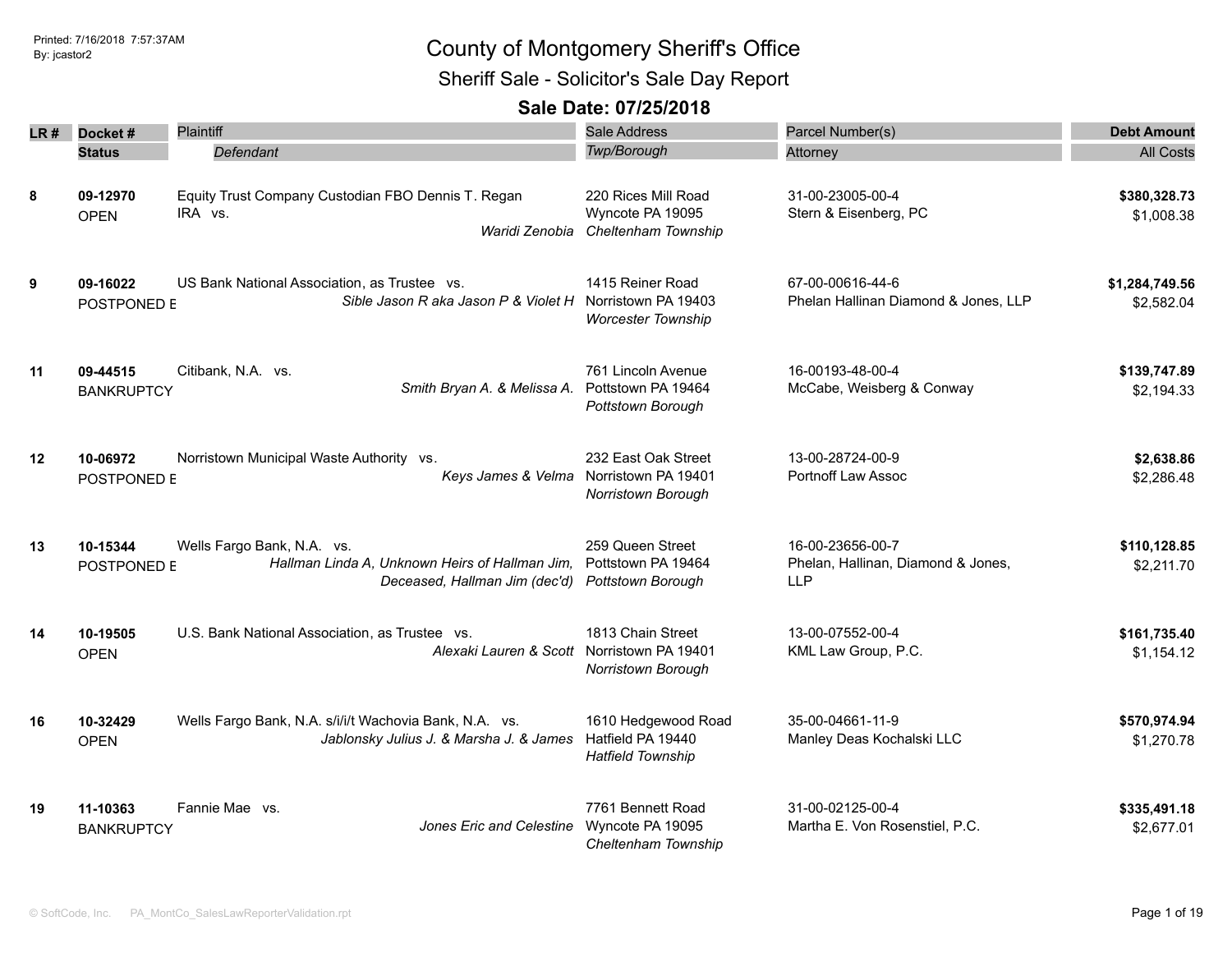Sheriff Sale - Solicitor's Sale Day Report

| LR # | Docket#                       | <b>Plaintiff</b>                                                                                                                                                               | <b>Sale Address</b>                                                                            | Parcel Number(s)                                         | <b>Debt Amount</b>         |
|------|-------------------------------|--------------------------------------------------------------------------------------------------------------------------------------------------------------------------------|------------------------------------------------------------------------------------------------|----------------------------------------------------------|----------------------------|
|      | <b>Status</b>                 | Defendant                                                                                                                                                                      | Twp/Borough                                                                                    | Attorney                                                 | <b>All Costs</b>           |
| 20   | 11-11892<br>POSTPONED E       | NationsCredit Financial Services Corporation vs.                                                                                                                               | 629 Church Street<br>Fisher Beth Ann Royersford PA 19468<br>Royersford Borough                 | 19-00-00932-00-3<br>Hladik, Onorato & Federman, LLC      | \$103,177.44<br>\$2,120.69 |
| 23   | 11-26127<br>POSTPONED E       | Hatboro Federal Savings vs.                                                                                                                                                    | 1901 Acorn Lane<br>Henry Catherine Abington PA 19001<br>Abington Township                      | 30-00-00348-00-9<br>Timoney Knox, LLP                    | \$385,800.60<br>\$2,377.51 |
| 25   | 12-06827<br>POSTPONED E       | Pottsgrove School District vs.                                                                                                                                                 | 2185 East High Street<br>Tedor Kathleen Lower Pottsgrove PA 19464<br>Lower Pottsgrove Township | 42-00-01510-00-5<br>Portnoff Law Associates, Ltd.        | \$4,523.48<br>\$1,804.63   |
| 28   | 12-14905<br>POSTPONED E       | Upper Perkiomen School District vs.<br>Smith, Beverly Rose Executrix of the Estate of Rose                                                                                     | 3160 Main Street<br>Marlborough PA<br>Godshall Marlborough Township                            | 45-00-02617-00-2<br><b>Portnoff Law Associates</b>       | \$4,333.41<br>\$1,875.85   |
| 32   | 13-02122<br><b>BANKRUPTCY</b> | U.S. ROF IV Legal Title Trust 2015-1 vs.<br>Cohen Bonita B.                                                                                                                    | 162 Stoneway Lane<br>Bala Cynwyd PA 19004<br>Lower Merion Township                             | 40-00-59392-00-4<br>Shapiro & DeNardo, LLC               | \$369,851.65<br>\$1,740.21 |
| 33   | 13-08805<br><b>OPEN</b>       | Deutsche Bank National Trust Co. vs.<br>Hennessy Paulre & Edward AKA Edward J.                                                                                                 | 113 Holland Avenue<br>Ardmore PA 19003<br>Lower Merion Township                                | 40-00-26156-00-3<br>Phelan Hallinan Diamond & Jones, LLP | \$294,663.88<br>\$1,105.16 |
| 34   | 13-09272<br><b>BANKRUPTCY</b> | PNC Bank, N.A. vs.<br>Witherite Beth A and Prier Duncan & Jr. James &<br>Andrews Deborah Known Heirs of Prier James aka<br>James E, Estate of Prier James aka James E, Unknown | 638 Gary Lane<br>Norristown PA 19401<br>Norristown Borough                                     | 13-00-12864-00-2<br>Udren Law Offices, PC                | \$110,063.51<br>\$2,127.29 |
| 37   | 13-12920<br>POSTPONED E       | Heirs of Prier James aka James E<br>Pottstown School District vs.<br>Velez Daniel E.                                                                                           | 75 North Franklin Street<br>Pottstown PA 19464<br><b>Pottstown Borough</b>                     | 16-00-10404-00-2<br>Portnoff Law Associates, Ltd.        | \$4,036.37<br>\$1,424.42   |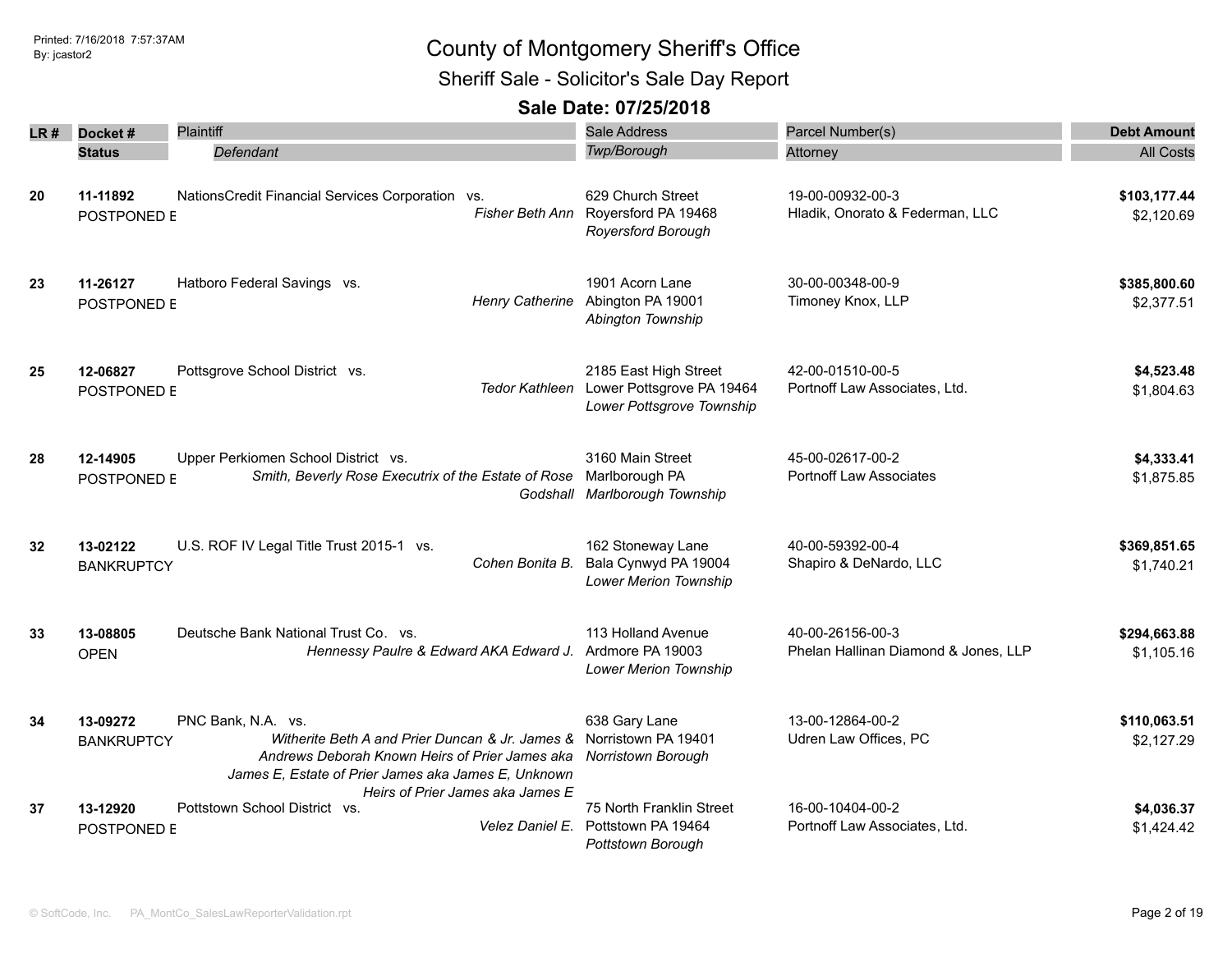Sheriff Sale - Solicitor's Sale Day Report

| LR # | Docket#                       | Plaintiff                                                                                                                                                                     | <b>Sale Address</b>                                                                        | Parcel Number(s)                                                     | <b>Debt Amount</b>         |
|------|-------------------------------|-------------------------------------------------------------------------------------------------------------------------------------------------------------------------------|--------------------------------------------------------------------------------------------|----------------------------------------------------------------------|----------------------------|
|      | <b>Status</b>                 | Defendant                                                                                                                                                                     | Twp/Borough                                                                                | Attorney                                                             | <b>All Costs</b>           |
| 39   | 13-14298<br><b>POSTPONED</b>  | Deutsche Bank National Trust Co., as Trustee vs.<br>Pressman Nancy and Ira J.                                                                                                 | 76 East Levering Mill Road<br>Bala Cynwyd PA 19004<br>Lower Merion Township                | 40-00-32348-00-3<br>Phelan, Hallinan, Diamond & Jones,<br><b>LLP</b> | \$511,985.86<br>\$2,069.28 |
| 40   | 13-14535<br><b>POSTPONED</b>  | Ditech Financial, LLC sbmt Green Tree Servicing, LLC<br>VS.                                                                                                                   | 840 Clubhouse Drive<br>Harleysville PA 19438<br>Shim Jodie & Robert Lower Salford Township | 50-00-00408-03-7<br>McCabe, Weisburg, and Conway, PC                 | \$505,783.40<br>\$1,500.47 |
| 42   | 13-21811<br><b>POSTPONED</b>  | Souderton Area School District vs.<br>Godshall Laverne, Jr and Kiersten P                                                                                                     | 228 Sandown Court<br>Souderton PA 18964<br>Franconia Township                              | 34-00-04452-02-3<br>Portnoff Law Associates, Ltd.                    | \$4,880.29<br>\$1,315.35   |
| 43   | 13-22459<br><b>OPEN</b>       | MTGLQ Investors, L.P. vs.<br>Bergey Frederick R. & Noel T.                                                                                                                    | 1634 Powell Street<br>Norristown PA 19401<br>Norristown Borough                            | 13-00-31276-00-4<br>Stern & Eisenberg, PC                            | \$84,217.95<br>\$953.61    |
| 44   | 13-24701<br><b>BANKRUPTCY</b> | Wilmington Savings Fund Society, FSB vs.<br>Flamino John J. & Alvaro Vicki as Heir and Jenkintown PA 19046<br>Administrator of the Estate of Joann Pickwell Abington Township | 363 Stewart Avenue                                                                         | 30-00-63716-00-1<br>Stern & Eisenberg, P.C.                          | \$187,579.17<br>\$2,983.84 |
| 46   | 13-26758<br><b>OPEN</b>       | Everbank by its servicer Ocwen Loan Servicing, LLC vs.<br>Giambrone Anthony A.                                                                                                | 75 Stuart Drive<br>Condo 75<br>Norristown PA 19401<br><b>East Norriton Township</b>        | 33-00-08580-03-6<br>Stern & Eisenberg, PC                            | \$235,559.18<br>\$1,059.66 |
| 51   | 13-35894<br>POSTPONED E       | US Bank National Association vs.<br>Park Hea Sook & Park Hyung Kyoun (dec'd)                                                                                                  | 302 Anthony Drive<br><b>Plymouth Meeting PA</b><br>19462<br><b>Plymouth Township</b>       | 49-00-11792-32-7<br>Phelan Hallinan Diamond & Jones, LLP             | \$764,402.25<br>\$2,566.68 |
| 52   | 14-00472<br>POSTPONED E       | LSF9 Master Participation Trust vs.<br>Brown Deborah Renee aka Deborah R and Jackson<br>Michael Brown aka Michael B East Norriton Township                                    | 3101 West Hayes Road<br>Norristown PA 19403                                                | 33-00-10750-00-8<br>KML Law Group, P. C.                             | \$181,680.75<br>\$2,548.75 |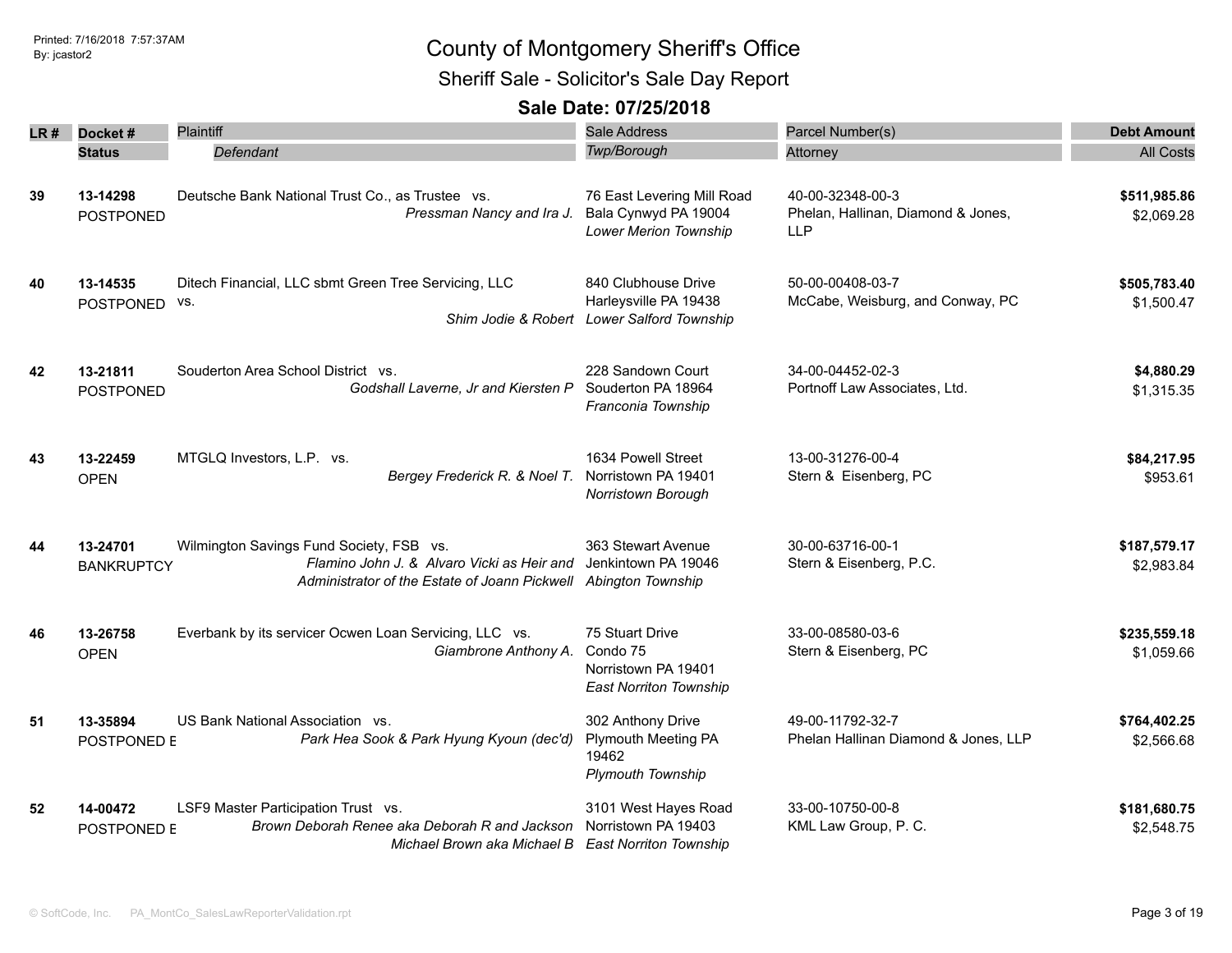Sheriff Sale - Solicitor's Sale Day Report

| LR # | Docket#                       | Plaintiff                                                                                     | <b>Sale Address</b>                                                                                              | Parcel Number(s)                                                     | <b>Debt Amount</b>           |
|------|-------------------------------|-----------------------------------------------------------------------------------------------|------------------------------------------------------------------------------------------------------------------|----------------------------------------------------------------------|------------------------------|
|      | <b>Status</b>                 | Defendant                                                                                     | <b>Twp/Borough</b>                                                                                               | Attorney                                                             | <b>All Costs</b>             |
| 53   | 14-02777<br>POSTPONED E       | U.S. Bank N.A. vs.<br>Kim Tok Su & Man K. aka Mon K.                                          | 1710 Twining Road<br>Willow Grove PA 19090<br><b>Upper Dublin Township</b>                                       | 54-00-16278-00-3<br>KML Law Group, P.C.                              | \$982,659.39<br>\$2,767.56   |
| 55   | 14-07828<br><b>OPEN</b>       | Carisbrook Asset Holding Trust vs.<br>Natale Linda                                            | 1011 Maple Street<br>Conshohocken PA 19428<br>Conshohocken Borough                                               | 05-00-06572-00-2<br>KML Law Group, P. C.                             | \$223,563.07<br>\$868.61     |
| 56   | 14-07984<br>POSTPONED E       | U.S. Bank National Asociation, as Trustee vs.<br>Myers Ronald and Myers Sandra                | aka 524 Glenn Valley Drive<br>524 Glen Valley Drive<br>Norristown PA 19401-3129<br>Norristown Borough            | 13-00-13720-00-1<br>Phelan Hallinan, LLP                             | \$297,308.63<br>\$4,126.20   |
| 59   | 14-10300<br><b>BANKRUPTCY</b> | U.S Bank N.A. vs.<br>Moyer Gary aka Gary D, Sr and Cathy aka Cathy L                          | 1383 Oakdale Drive<br>Pottstown PA 19464<br>aka Kathy Lower Pottsgrove Township                                  | 42-00-03231-44-4<br>Phelan Hallinan Diamond & Jones, LLP             | \$344,124.82<br>\$1,710.09   |
| 61   | 14-11618<br>POSTPONED E       | Municipality of Norristown vs.<br>Utah Chinedum and Chukwuma and the USA                      | 924 West Main Street<br>Norristown PA 19401<br>Norristown Borough                                                | 13-00-22720-00-1<br>Portnoff Law Associates, LTD.                    | \$2,683.47<br>\$2,375.04     |
| 63   | 14-18897<br><b>BANKRUPTCY</b> | Deutsche Bank National Trust Company vs.<br>Ziejewski Joan aka Joan E. & Walter aka Walter J. | 131 West Northwestern<br>Avenue<br>Philadelphia PA 19125<br>Springfield Township                                 | 52-00-12499-00-4<br>KML Law Group, P. C.                             | \$398,659.01<br>\$2,596.90   |
| 64   | 14-19897<br><b>BANKRUPTCY</b> | U.S. Bank, N.A. vs.<br>Ochs Nicholas J. & Karen L & Finocchio Harry G.<br>(dec'd)             | 847 South Penn Oak Road<br>aka 870 South Penn Oak<br>Rd<br>Lower Gwynedd PA 19002                                | 39-00-03443-43-3<br>Phelan, Hallinan, Diamond & Jones,<br><b>LLP</b> | \$1,260,045.00<br>\$1,855.30 |
| 65   | 14-24050<br><b>OPEN</b>       | Bank of America, N. A. vs.<br>Gallagher Jennifer D. and Dennis                                | Lower Gwynedd Township<br>1016 Perkiomenville Road<br>Perkiomenville PA 18074<br><b>Upper Frederick Township</b> | 55-00-01237-10-3 & 55-00-01237-00-4<br>KML Law Group, P. C.          | \$397,218.03<br>\$1,677.52   |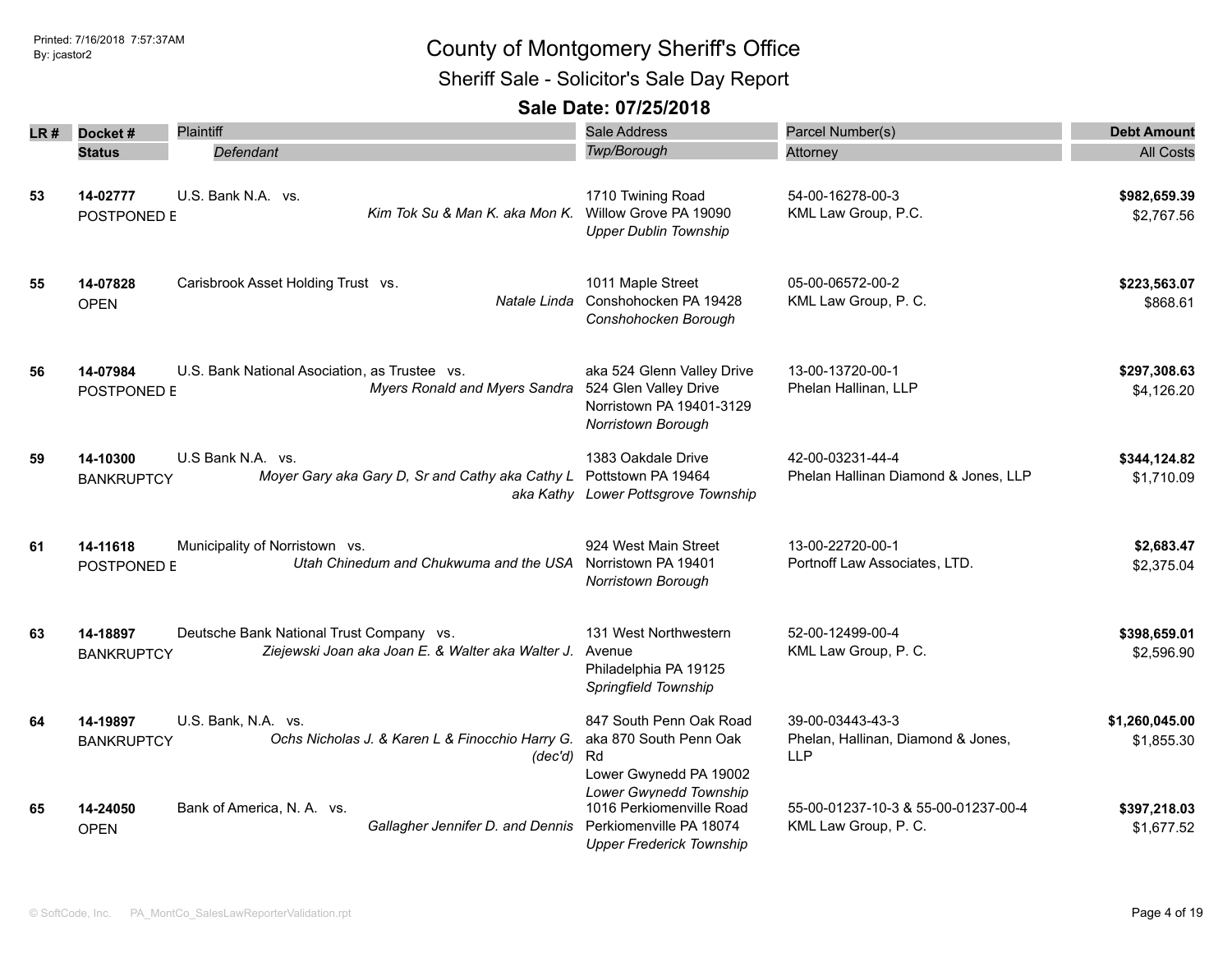Sheriff Sale - Solicitor's Sale Day Report

| LR # | Docket#                         | <b>Plaintiff</b>                                                                                                                                                                                              | <b>Sale Address</b>                                                               | Parcel Number(s)                                         | <b>Debt Amount</b>         |
|------|---------------------------------|---------------------------------------------------------------------------------------------------------------------------------------------------------------------------------------------------------------|-----------------------------------------------------------------------------------|----------------------------------------------------------|----------------------------|
|      | <b>Status</b>                   | Defendant                                                                                                                                                                                                     | Twp/Borough                                                                       | Attorney                                                 | <b>All Costs</b>           |
| 66   | 14-24100<br>POSTPONED E         | Capital One, N.A. vs.<br>Speranza Joseph M                                                                                                                                                                    | 105 Darter Lane<br>North Wales PA 19454<br><b>Montgomery Township</b>             | 46-00-00695-02-4<br>McCarter & English, LLP              | \$442,941.56<br>\$2,055.58 |
| 68   | 14-25211<br><b>OPEN</b>         | CitiMortgage, Inc. vs.<br>Sheppleman Theodore C. aka Sheppleman Theodore Collegeville PA 19426                                                                                                                | 433 Tudor Road<br>& Lisa Perkiomen Township                                       | 48-00-02239-51-2<br>Phelan Hallinan, LLP                 | \$122,955.63<br>\$1,114.52 |
| 75   | 15-04777<br><b>OPEN</b>         | JP Morgan Chase Bank, N.A. vs.<br>Bulanhagui Edgard aka Edward C. & Audra aka<br>Audra Beth Lader & USA Montgomery Township                                                                                   | 132 Aileen Drive<br>Lansdale PA 19446                                             | 46-00-00003-34-6<br>Phelan Hallinan Diamond & Jones, LLP | \$230,620.58<br>\$1,490.13 |
| 77   | 15-05722<br><b>POSTPONED</b>    | Federal National Mortgage Association vs.<br>Stefanik Maria D. & Michael C.                                                                                                                                   | 3004 Penn View Lane<br>Norristown PA 19403<br><b>Lower Providence</b><br>Township | 43-00-10904-00-6<br>Milstead & Associates, LLC           | \$519,713.90<br>\$2,217.12 |
| 79   | 15-07230<br><b>POSTPONED</b>    | U.S. Bank National Association vs.<br>Milanesi Michael Robert, as Heir of Milanesi Ann E Ardsley PA 19038<br>aka Anne (Dec'd), Unknown Heirs of Milanesi Ann aka Abington Township<br>Anne E                  | 2441 Edgecomb Avenue                                                              | 30-00-15036-00-9<br>Phelan Hallinan Diamond & Jones, LLP | \$80,177.59<br>\$2,856.27  |
| 82   | 15-08355<br>POSTPONED EN.A. vs. | Wilmington Trust, N.A. Successor Trustee to Citibank,<br>Carden William a/k/a William, Jr.                                                                                                                    | 28 West County Line Road<br>Hatboro PA 19040<br><b>Upper Moreland Township</b>    | 59-00-03403-00-3<br>Milstead & Associates, LLC           | \$260,744.48<br>\$1,982.74 |
| 83   | 15-08398<br><b>POSTPONED</b>    | Franklin Mint Federal Credit Union vs.<br>LaRocca Richard E aka Richard Edward & Roberta Ambler PA 19002<br>A., as Indv & Trustees of the LaRocca Richard Trust & Ambler Borough<br>The LaRocca Richard Trust | 350 East Butler Avenue                                                            | 01-00-00883-00-7<br>Pressman & Doyle, LLC                | \$61,241.12<br>\$2,568.09  |
| 85   | 15-09838<br><b>OPEN</b>         | School District of Cheltenham Township vs.<br>Jones Ondre & Griffin Aisha                                                                                                                                     | 715 Ashbourne Road<br>Cheltenham PA 19012<br>Cheltenham Township                  | 31-00-00-922-00-1<br><b>Portnoff Law Associates</b>      | \$7,985.69<br>\$1,199.17   |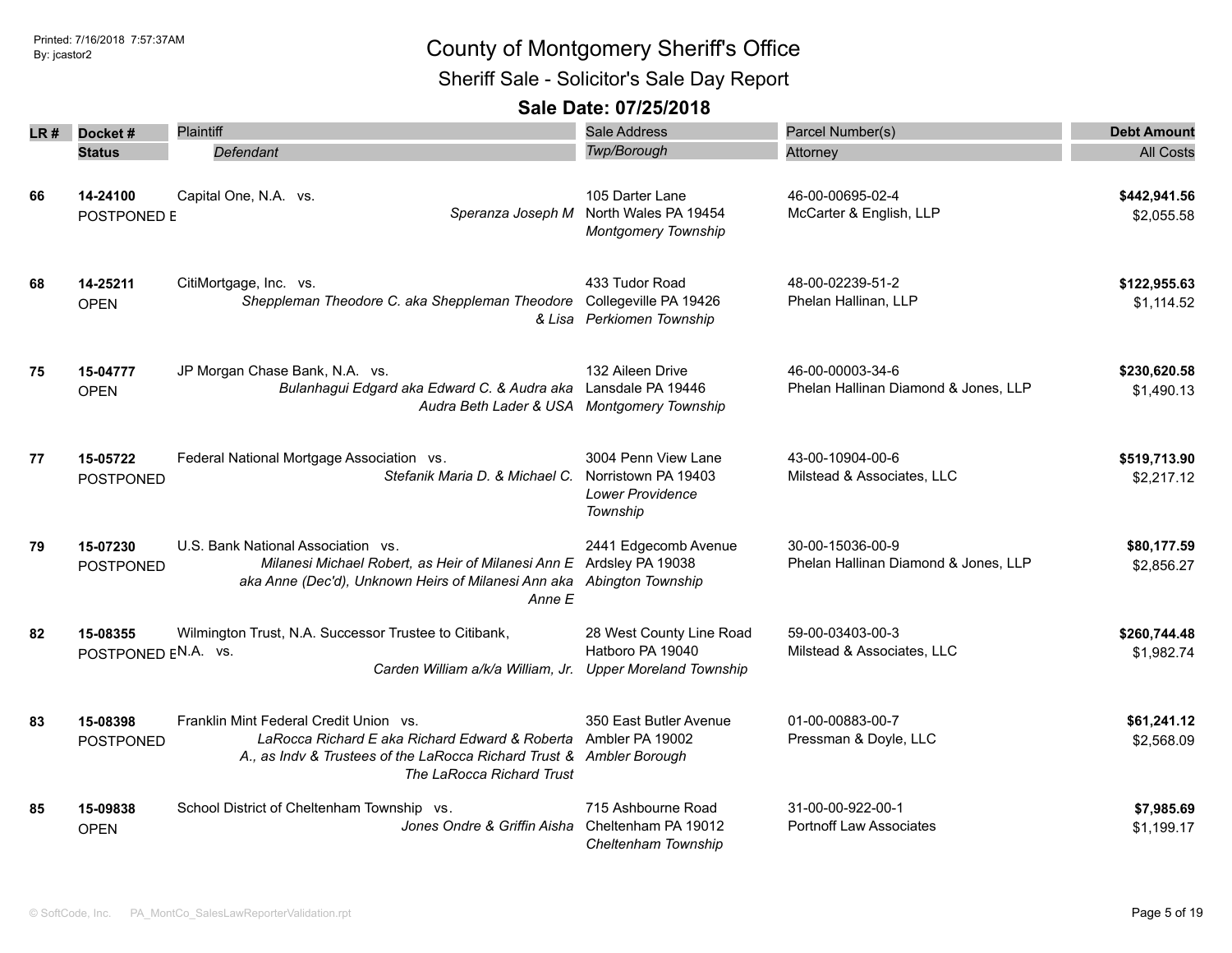Sheriff Sale - Solicitor's Sale Day Report

| LR # | Docket#                       | Plaintiff                                                                                                   | <b>Sale Address</b>                                                         | Parcel Number(s)                                         | <b>Debt Amount</b>         |
|------|-------------------------------|-------------------------------------------------------------------------------------------------------------|-----------------------------------------------------------------------------|----------------------------------------------------------|----------------------------|
|      | <b>Status</b>                 | Defendant                                                                                                   | Twp/Borough                                                                 | Attorney                                                 | <b>All Costs</b>           |
| 86   | 15-10069<br>POSTPONED E       | U.S. Bank, N.A. vs.<br>Montana Linda Lee & Anthony J. (Dec'd)                                               | 1528 Fulton Drive<br>Maple Glen PA 19002<br><b>Upper Dublin Township</b>    | 54-00-07038-02-7<br>Milstead & Associates, LLC           | \$326,196.60<br>\$2,790.54 |
| 91   | 15-20106<br>POSTPONED E       | Wells Fargo Bank, N.A. vs.<br>Lindsey Anglos M. & Shinok K. NorthWales PA 19454                             | 109 Cardinal Way<br><b>Upper Gwynedd Township</b>                           | 56-00-00840-02-2<br>Manley Deas Kochalski, LLC           | \$308,940.80<br>\$2,451.42 |
| 94   | 15-21823<br>POSTPONED E       | MTGLQ Investors, L.P. vs.<br>Purcell Cynthia A                                                              | 317 Rosedale Drive<br>Pottstown PA 19464<br>Pottstown Borough               | 16-00-25100-03<br>McCabe, Weisberg & Conway, P.C.        | \$134,578.18<br>\$2,149.92 |
| 96   | 15-22885<br>POSTPONED E       | Deutsche Bank National Trust Company vs.<br>Thompson George A and Deborah A aka Deborah & Abington PA 19001 | 2473 Radcliffe Avenue<br><b>USA</b> Abington Township                       | 30-00-54988-00-8<br>Phelan Hallinan Diamond & Jones, LLP | \$251,794.82<br>\$2,958.19 |
| 97   | 15-24455<br><b>OPEN</b>       | Township of Cheltenham vs.<br><b>BLR</b> Associates, Ltd                                                    | 7774 Montgomery Avenue<br>Cheltenham PA 19012<br>Cheltenham Township        | 31-00-19342-00-4<br><b>Portnoff Law Associates</b>       | \$1,732.25<br>\$800.92     |
| 100  | 15-25303<br><b>OPEN</b>       | Ditech Financial, LLC vs.<br>Kim Yong S. and Na Yong S.                                                     | 12 Melissa Way<br>Plymouth Meeting PA<br>19462<br><b>Plymouth Township</b>  | 49-00-07503-06-2<br>McCabe, Weisberg & Conway, P. C.     | \$480,762.62<br>\$1,279.09 |
| 105  | 15-30745<br><b>POSTPONED</b>  | Nationstar Mortgage LLC vs.<br>Blay-Miezah Jeannine                                                         | 216 Chestnut Avenue<br>Ardmore PA 19003<br><b>Lower Merion Township</b>     | 40-00-10472-00-9<br>McCabe, Weisberg & Conway, LLC       | \$239,153.35<br>\$1,699.83 |
| 106  | 15-31507<br><b>BANKRUPTCY</b> | WVMF Funding, LLC vs.<br>Boco Ferdinand & Loreda                                                            | 227 Gwynedd Avenue<br>North Wales PA 19454<br><b>Upper Gwynedd Township</b> | 56-00-03583-00-6<br>Stern & Eisenberg, P.C.              | \$263,281.92<br>\$2,348.79 |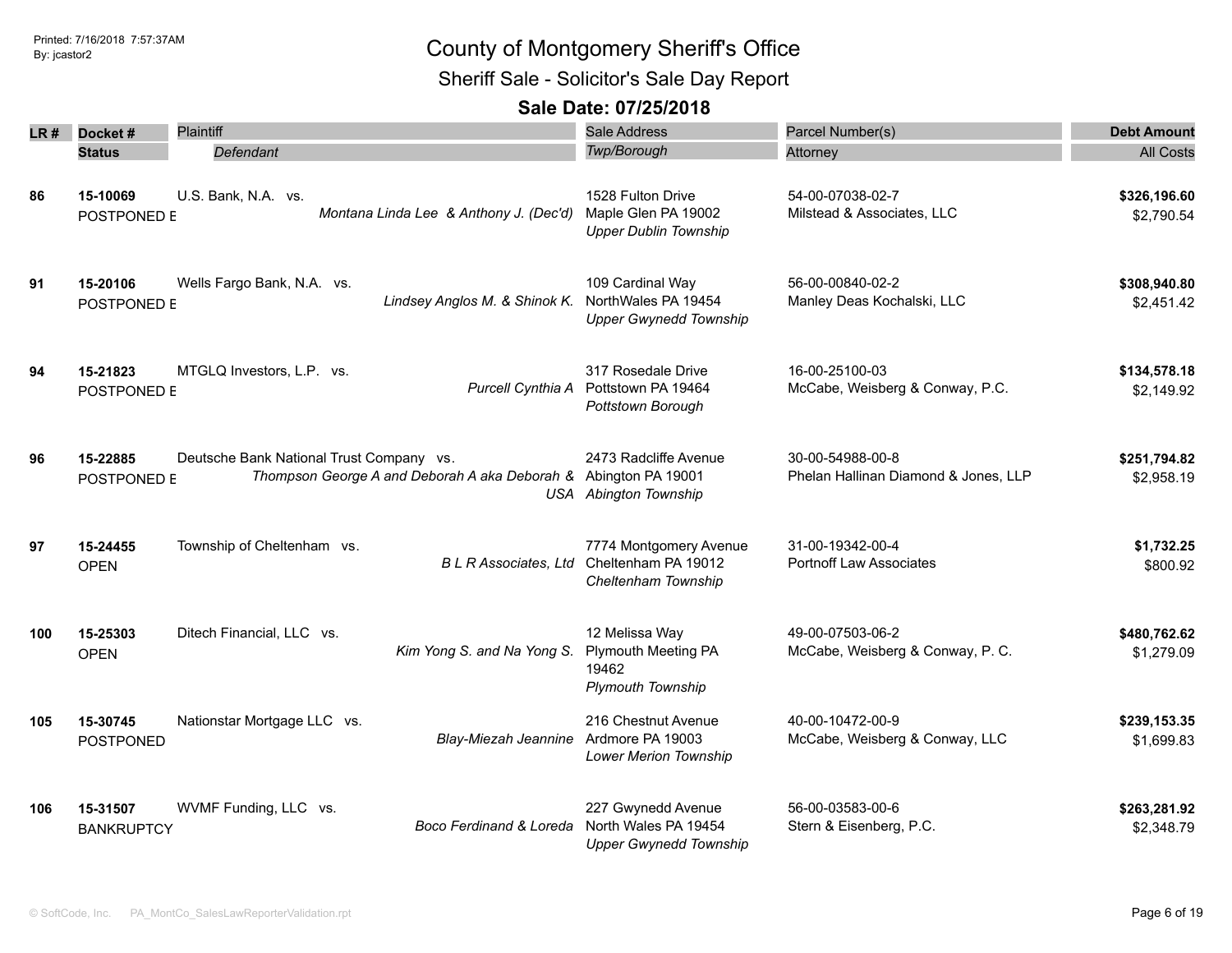### Printed: 7/16/2018 7:57:37AM By: jcastor2 County of Montgomery Sheriff's Office Sheriff Sale - Solicitor's Sale Day Report

| LR # | Docket#<br><b>Status</b>     | Plaintiff<br>Defendant                                                                                                                            | Sale Address<br>Twp/Borough                                                                    | Parcel Number(s)<br>Attorney                                       | <b>Debt Amount</b><br>All Costs |
|------|------------------------------|---------------------------------------------------------------------------------------------------------------------------------------------------|------------------------------------------------------------------------------------------------|--------------------------------------------------------------------|---------------------------------|
| 108  | 15-32606<br><b>POSTPONED</b> | 21st Mortgage Corporation, as servicer, agent, and<br>assignee for and of Christiana Trust vs.                                                    | 615 Glenview Drive<br>Horsham PA 19044<br>Guha Smita & Amit Horsham Township                   | 36-00-04757-74-2<br>Gross McGinley, LLP                            | \$586,401.52<br>\$1,867.20      |
| 109  | 15-33151<br>POSTPONED E      | Wells Fargo Bank, N.A. vs.<br>Stefan Gregory J & Grochowski Berger Carol aka Wynnewood PA 19096<br>Berger Carol G aka Carol Lower Merion Township | 111 East Old Gulph Road                                                                        | 40-00-43788-00-2<br>Phelan Hallinan Diamond & Jones, LLP           | \$568,286.72<br>\$4,193.28      |
| 111  | 16-00351<br><b>OPEN</b>      | Citizens Bank of Pennsylvania vs.                                                                                                                 | 9 Shalimar Lane<br>Choi Hue & Won Ambler PA 19002<br><b>Upper Dublin Township</b>              | 54-00-14002-58-7<br>KML Law Group, P. C.                           | \$120,720.54<br>\$1,095.22      |
| 113  | 16-01750<br><b>OPEN</b>      | Ally Bank vs.<br>Williams John T and Joan                                                                                                         | 7906 Anselm Road<br>Cheltenham PA 19012<br>Cheltenham Township                                 | 31-00-00165-03-8<br>Phelan Hallinan Diamond & Jones, LLP           | \$276,914.93<br>\$1,195.31      |
| 117  | 16-02097<br><b>OPEN</b>      | Ditech Financial, LLC f/k/a Green Tree Servicing, LLC<br>VS.<br>Choi Inn S. & Cheol W. Worcester Township                                         | 301 Meadow View Lane<br>Lansdale PA 19446                                                      | 67-00-02138-00-9<br>KML Law Group, P. C.                           | \$344,349.20<br>\$1,666.71      |
| 118  | 16-02113<br><b>POSTPONED</b> | Wells Fargo Bank, N.A. vs.<br>Litten, Brett S.                                                                                                    | 1273 Lynn Drive<br>Pottstown PA 19464<br>Lower Pottsgrove Township                             | 42-00-02983-00-8<br>Manley Deas Kochalski, LLC                     | \$142,528.70<br>\$1,681.65      |
| 121  | 16-04840<br>POSTPONED E      | Asian Bank vs.<br>613 Sonada Associates, LLC Avenue                                                                                               | 613 West Cheltenham<br>aka 613 Cheltenham aka<br>613 City Line Ave                             | 31-00-05488-00-7, 31-00-05491-00-4<br>Eisenberg, Gold & Cettei, PC | \$576,462.70<br>\$2,486.48      |
| 122  | 16-05508<br>POSTPONED E      | U.S. Bank National Association vs.<br>Gahm Darrell J aka Darrell & Patricia A                                                                     | Elkins Park PA 19027<br>707 Tose Street<br>Bridgeport PA 19405<br><b>Upper Merion Township</b> | 58-00-18976-00-1<br>Milstead & Associates, LLC                     | \$229,438.81<br>\$2,632.04      |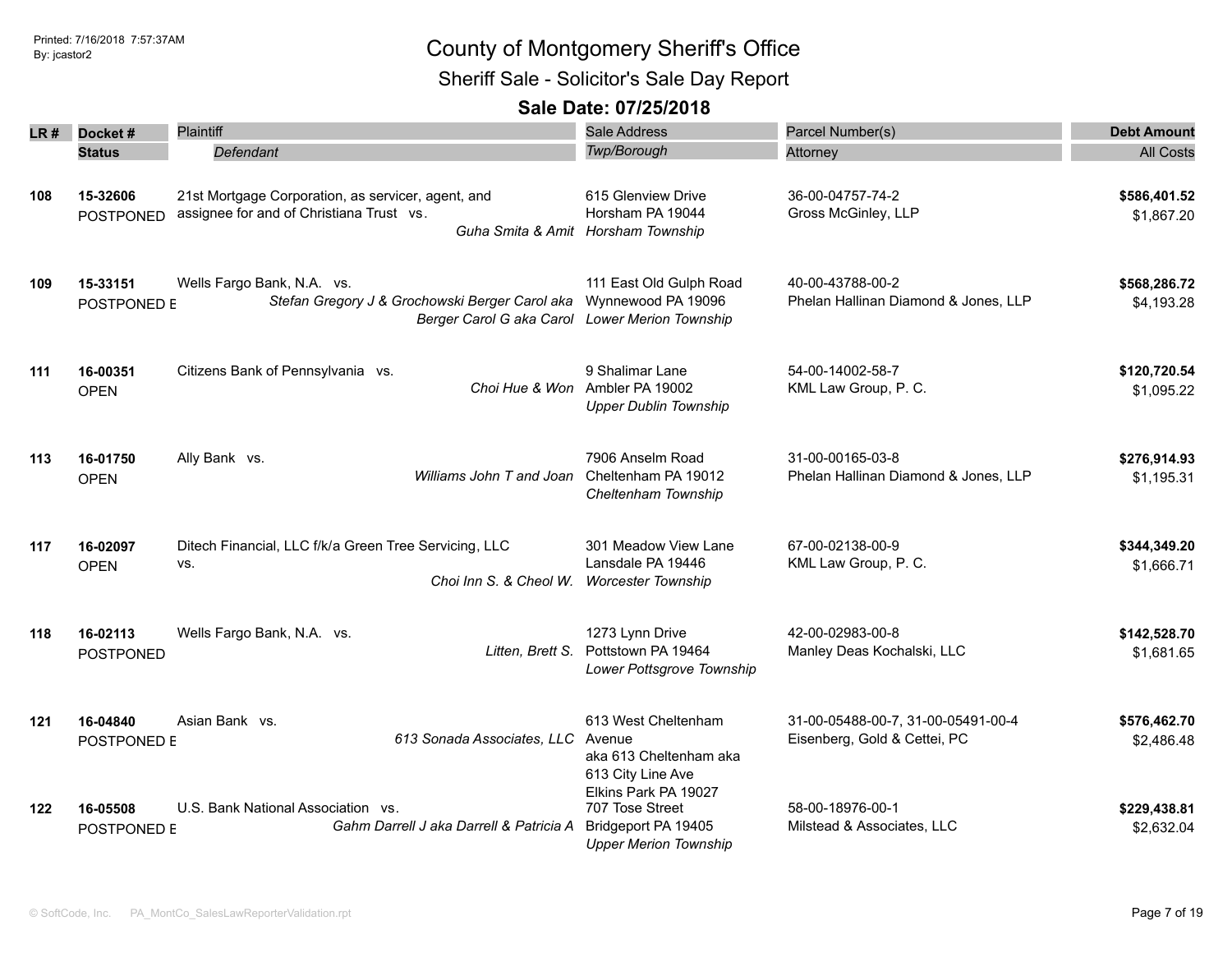Sheriff Sale - Solicitor's Sale Day Report

| LR # | Docket#                       | Plaintiff                                                                                                                                                                                                                                      | <b>Sale Address</b>                                                 | Parcel Number(s)                                                    | <b>Debt Amount</b>         |
|------|-------------------------------|------------------------------------------------------------------------------------------------------------------------------------------------------------------------------------------------------------------------------------------------|---------------------------------------------------------------------|---------------------------------------------------------------------|----------------------------|
|      | <b>Status</b>                 | Defendant                                                                                                                                                                                                                                      | Twp/Borough                                                         | Attorney                                                            | <b>All Costs</b>           |
| 126  | 16-08860<br><b>OPEN</b>       | Perkiomen Valley School District vs.<br><b>Watson Matthew</b>                                                                                                                                                                                  | 494 Bridge Street<br>Collegeville PA 19426<br>Perkiomen Township    | 48-00-00224-92-5<br>Portnoff Law Associates LTD.                    | \$4,018.85<br>\$721.23     |
| 131  | 16-09974<br><b>OPEN</b>       | JP Morgan Chase Bank, N.A. vs.<br>Johnson Jr. James Admin & Heir of Johnson Pottstown PA 19464<br>Christina (Dec'd), Johnson Jewell, Jodeci, and J.J. as<br>Heirs of the Estate of Christina and Unknown Heirs of<br>Christina Johnson (Dec'd) | 447 North York Street<br>Pottstown Borough                          | 16-00-34012-00-1<br>Phelan Halliman Diamond & Jones,<br><b>LLP</b>  | \$102,565.95<br>\$1,298.04 |
| 133  | 16-10268<br><b>POSTPONED</b>  | Pottsgrove School District vs.<br>Steinmetz Tobiah P. & Yveilisse Stowe PA 19464                                                                                                                                                               | 8 West Vine Street<br><b>West Pottsgrove Township</b>               | 64-00-05050-00-7<br>Portnoff Law Associates LTD.                    | \$4,090.49<br>\$1,835.55   |
| 134  | 16-10348<br><b>POSTPONED</b>  | Wells Fargo Bank, N.A. vs.<br>Wolfle Gregory D and Donna                                                                                                                                                                                       | 390 Carpenter Lane<br>Hatfield PA 19440<br><b>Hatfield Township</b> | 35-00-01393-00-3<br>Milstead & Associates LLC                       | \$274,713.25<br>\$1,518.20 |
| 137  | 16-11928<br>POSTPONED E       | U.S. Bank, N.A. vs.<br>Pearson Lauren as Admin of Estate of Tomlinson<br>Michael A (Dec'd), Moore Anthony and Tomlinson<br>Andrew as Heirs of Tomlinson Michael A (Dec'd),                                                                     | 11 Stanbridge Street<br>Norristown PA 19401<br>Norristown Borough   | 13-00-35180-00-6<br>Michael Boland, Esquire                         | \$110,020.93<br>\$2,628.71 |
| 140  | 16-12786<br><b>OPEN</b>       | Unknown Heirs of Tomlinson Michael A (Dec'd),<br>Wilmington Savings Fund Society, FSB vs.<br>Didomenico Anthony W & Collins Dorothy A                                                                                                          | 606 Pennbrook Avenue<br>Lansdale PA 19446<br>Lansdale Borough       | 11-00-12520-00-6<br>KML Law Group, P.C.                             | \$189,340.54<br>\$1,048.56 |
| 142  | 16-12861<br>POSTPONED E       | U.S. Bank N.A. vs.<br>Andain Allan G., Executor & Trustee of the Estate of Norristown PA 19401<br>Muthel C. aka Muthial C. & Trustee of the Rev Living Norristown Borough<br>Trust                                                             | 1033 Dekalb Street                                                  | 13-00-10104-00-8<br>Phelan Hallinan Diamond & Jones, LLP            | \$128,796.73<br>\$2,283.16 |
| 143  | 16-12972<br><b>BANKRUPTCY</b> | Deutsche Bank National Trust Company vs.<br>Moyer Christopher W                                                                                                                                                                                | 265 Stonehaven Drive<br>Red Hill PA 18076<br>Red Hill Borough       | 17-00-00992-14-3<br>Phelan Hallinan Diamnond & Jones,<br><b>LLP</b> | \$298,948.94<br>\$2,744.79 |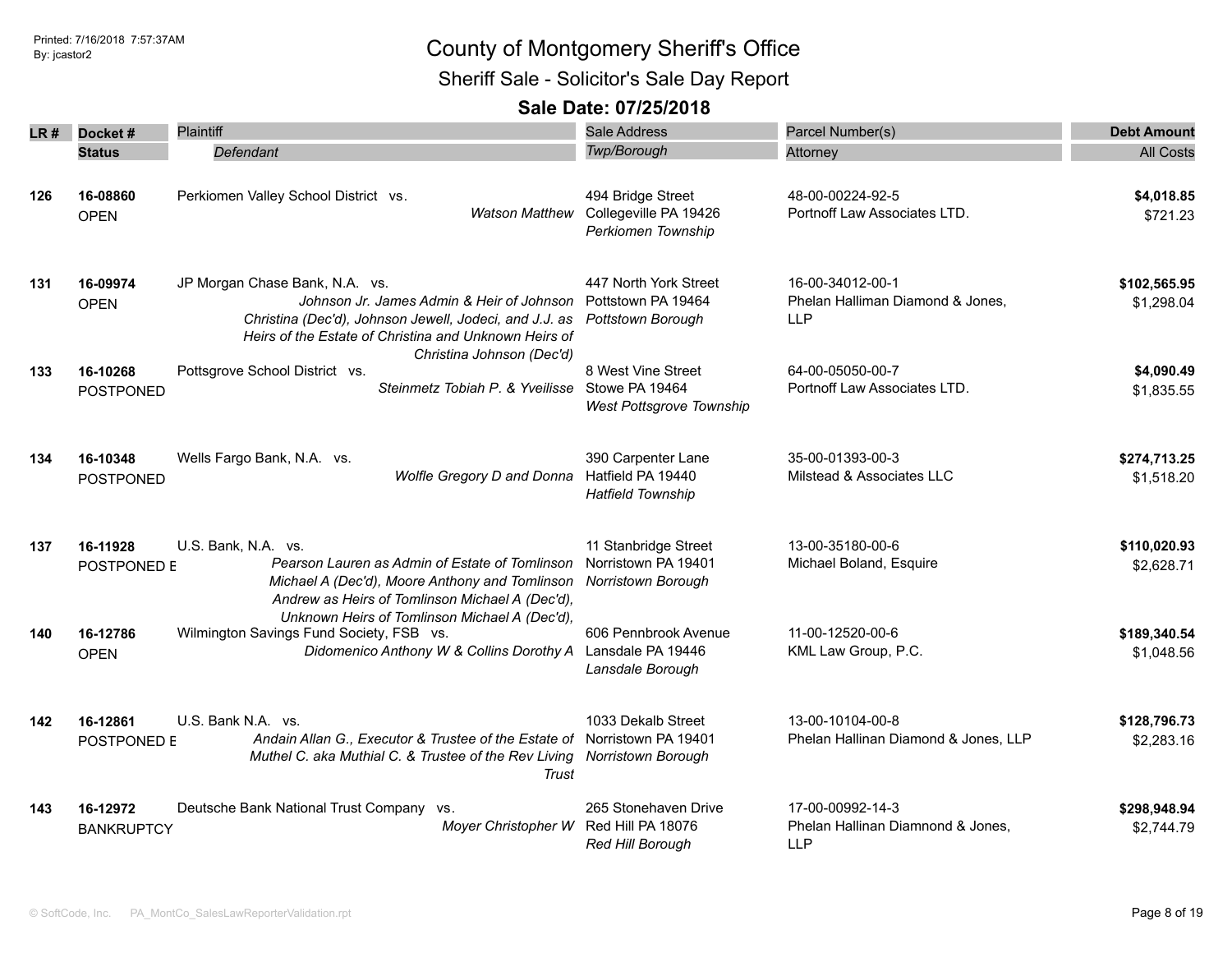Sheriff Sale - Solicitor's Sale Day Report

| LR # | Docket#           | Plaintiff                                                                                                                  | <b>Sale Address</b>                       | Parcel Number(s)                                         | <b>Debt Amount</b>         |
|------|-------------------|----------------------------------------------------------------------------------------------------------------------------|-------------------------------------------|----------------------------------------------------------|----------------------------|
|      | <b>Status</b>     | Defendant                                                                                                                  | Twp/Borough                               | Attorney                                                 | <b>All Costs</b>           |
|      |                   |                                                                                                                            |                                           |                                                          |                            |
| 148  | 16-15550          | Key Bank, NA as sbmt First Niagra Bank, NA vs.                                                                             | 69 West 3rd Street                        | 17-00-01050-50-8                                         | \$23,150.96                |
|      | <b>OPEN</b>       | Campbell Daniel G                                                                                                          | aka 69 West Third Street                  | KML Law Group, P. C.                                     | \$1,282.28                 |
|      |                   |                                                                                                                            | Condo#5<br>Red Hill PA 18076              |                                                          |                            |
|      |                   |                                                                                                                            | Red Hill Borough                          |                                                          |                            |
| 149  | 16-15630          | Township of Upper Pottsgrove vs.                                                                                           | 1583 Laura Lane                           | 60-00-01629-26-4                                         | \$1,349.01                 |
|      | <b>POSTPONED</b>  | Edwards Jamesha K Pottstown PA 19464                                                                                       | <b>Upper Pottsgrove Township</b>          | Portnoff Law Associates LTD.                             | \$1,836.37                 |
|      |                   |                                                                                                                            |                                           |                                                          |                            |
| 150  | 16-20197          | U.S. Bank, N.A. vs.                                                                                                        | 61 Durham Circle                          | 37-00-00657-90-5                                         | \$570,955.11               |
|      | POSTPONED E       | Wenhold Scott and Regina aka Gina M                                                                                        | Schwenksville PA 19473                    | Phelan Hallinan Diamnond & Jones,                        | \$2,434.00                 |
|      |                   |                                                                                                                            | <b>Limerick Township</b>                  | <b>LLP</b>                                               |                            |
|      |                   |                                                                                                                            |                                           |                                                          |                            |
| 151  | 16-20421          | U.S. Bank, N.A. vs.                                                                                                        | 1415 Astor Street                         | 13-00-03580-00-7                                         | \$128,028.24               |
|      | <b>BANKRUPTCY</b> | Brown Brandon L                                                                                                            | Norristown PA 19401<br>Norristown Borough | KML Law Group, P. C.                                     | \$1,815.08                 |
|      |                   |                                                                                                                            |                                           |                                                          |                            |
| 153  | 16-21942          | Bank of America, N.A. vs.                                                                                                  | 201 Truman Court                          | 63-00-08531-08-2                                         | \$335,218.72               |
|      | <b>OPEN</b>       | Walker Saphoria Tolbert aka Saphoria L aka                                                                                 | Norristown PA 19403                       | Udren Law Office, P.C.                                   | \$1,032.15                 |
|      |                   | Saphoria T aka Saphoria                                                                                                    | <b>West Norriton Township</b>             |                                                          |                            |
|      |                   |                                                                                                                            |                                           |                                                          |                            |
| 155  | 16-22402          | US Bank National Association, as Trustee for Adjustable<br>POSTPONED ERate Mortgage Trust 2004-1, Adjustable Rate Mortgage | 324 Northview Avenue<br>Telford PA 18969  | 22-02-01693-00-2<br>Phelan Hallinan Diamond & Jones, LLP | \$123,539.53<br>\$2,148.95 |
|      |                   | Backed Pass Through Certificates, Series 2004-1 vs.                                                                        | <b>Telford Borough</b>                    |                                                          |                            |
|      |                   | Strong Candice L aka Candice                                                                                               |                                           |                                                          |                            |
| 157  | 16-23908          | Nationstar Mortgage LLC vs.                                                                                                | 1506 Wistar Drive                         | 31-00-29470-00-1                                         | \$288,063.98               |
|      | POSTPONED         | Baker Constance a/k/a Constance B.                                                                                         | Wyncote PA 19095                          | Phelan Hallinan Diamond & Jones, LLP                     | \$2,602.30                 |
|      |                   |                                                                                                                            | Cheltenham Township                       |                                                          |                            |
| 160  | 16-25852          | Federal National Mortgage Association ("Fannie Mae")                                                                       | 224 Nassau Place                          | 13-00-26668-00-4                                         | \$98,657.72                |
|      | <b>OPEN</b>       | VS.                                                                                                                        | Norristown PA 19401                       | Martha E. Von Rosenstiel, P.C.                           | \$1,035.64                 |
|      |                   | <b>Elliott Emily</b>                                                                                                       | <b>Norristown Borough</b>                 |                                                          |                            |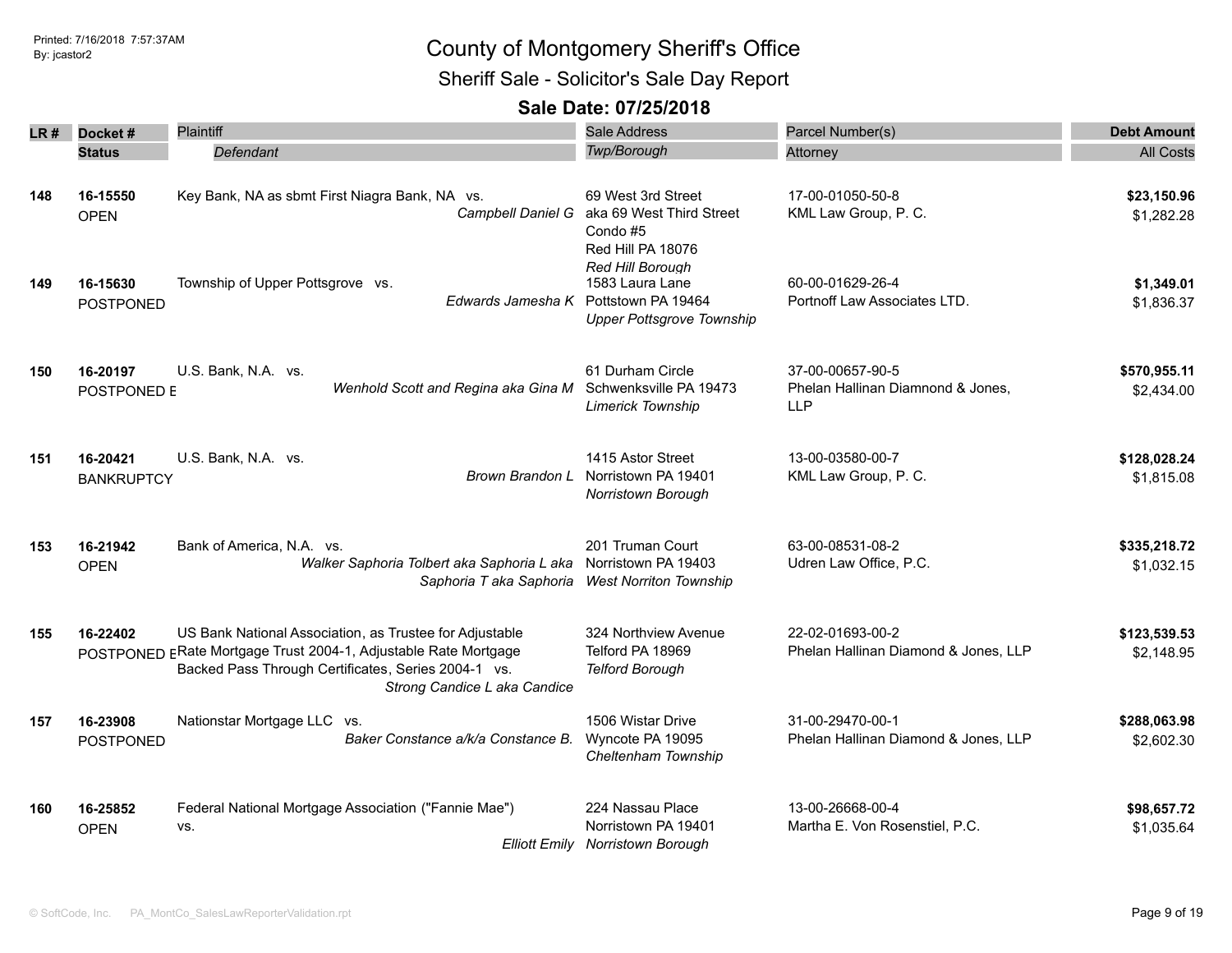### Printed: 7/16/2018 7:57:37AM By: jcastor2 County of Montgomery Sheriff's Office Sheriff Sale - Solicitor's Sale Day Report

| LR # | Docket#<br><b>Status</b> | Plaintiff<br>Defendant                                                                                                                                                          | <b>Sale Address</b><br>Twp/Borough                                                | Parcel Number(s)<br>Attorney                                         | <b>Debt Amount</b><br><b>All Costs</b> |
|------|--------------------------|---------------------------------------------------------------------------------------------------------------------------------------------------------------------------------|-----------------------------------------------------------------------------------|----------------------------------------------------------------------|----------------------------------------|
| 161  | 16-26083                 | PHH Mortgage Corporation, fka PHH US Mortgage<br>POSTPONED ECorporation vs.<br>Grady Thomas F aka Grady Thomas aka Grady, Jr.<br>Thomas F and Grady Theresa M aka Theresa & USA | 23 Windsor Avenue<br>Narberth PA 19072-2128<br>Narberth Borough                   | 12-00-03526-00-8<br>Phelan, Hallinan, Diamond & Jones,<br><b>LLP</b> | \$159,091.09<br>\$2,514.53             |
| 162  | 16-26140<br><b>OPEN</b>  | U.S. Bank National Association vs.<br>Waters James J, Jr. and Lydia M Norristown PA 19403                                                                                       | 9 Penfield Avenue<br><b>West Norriton Township</b>                                | 63-00-06103-00-8<br>Phelan Hallinan Diamond & Jones, LLP             | \$130,088.00<br>\$1,202.07             |
| 164  | 16-26321<br><b>OPEN</b>  | MTGLQ Investors, LP vs.<br>Rafner John                                                                                                                                          | 88 Longleaf Court<br>Collegeville PA 19426<br><b>Upper Providence</b><br>Township | 61-00-04473-32-2<br>Martha E. Von Rosenstiel, P.C.                   | \$375,221.80<br>\$1,139.13             |
| 166  | 16-26781<br><b>OPEN</b>  | M&T Bank vs.<br>Levin Samuel                                                                                                                                                    | 233 South Main Street<br>North Wales PA 19454<br>North Wales Borough              | 14-00-01380-00-1<br><b>KML Law Group</b>                             | \$367,053.96<br>\$1,641.99             |
| 168  | 16-27404<br>POSTPONED E  | U.S. Bank National Association, as Trustee vs.<br>Dominguez Miguel A                                                                                                            | 1021 Willow Street<br>Norristown PA 19401<br>Norristown Borough                   | 13-00-38720-00-3<br><b>Hladik Onorato and Federman LLP</b>           | \$225,246.31<br>\$2,231.05             |
| 171  | 16-28482<br><b>OPEN</b>  | Ditech Financial, LLC vs.<br>Barker, III William J.                                                                                                                             | 120 Jefferson Avenue<br>Cheltenham PA 19012<br>Cheltenham Township                | 31-00-15295-00-1<br>KML Law Group, P. C.                             | \$168,890.74<br>\$995.89               |
| 172  | 16-28886<br><b>OPEN</b>  | Pottsgrove School Disctrict vs.<br>Simpkins Edward L, Executor of the Estate of Mudd<br>Daisy L (Dec'd) & Mudd Joseph H (Dec'd)                                                 | 501 East Howard Street<br>Pottstown PA 19464<br>West Pottsgrove Township          | 64-00-02709-00-8<br>Portnoff Law Associates, Ltd                     | \$4,674.74<br>\$890.55                 |
| 173  | 16-29492<br><b>OPEN</b>  | U.S. Bank National Association (Trustee For The PA<br>Housing Finance Agency) vs.<br>Williams Yolanda S                                                                         | 714 Middleton Place<br>Eagleville PA 19403<br><b>West Norriton Township</b>       | 63-00-05210-73-9<br>KML Law Group, P. C.                             | \$68,489.05<br>\$858.44                |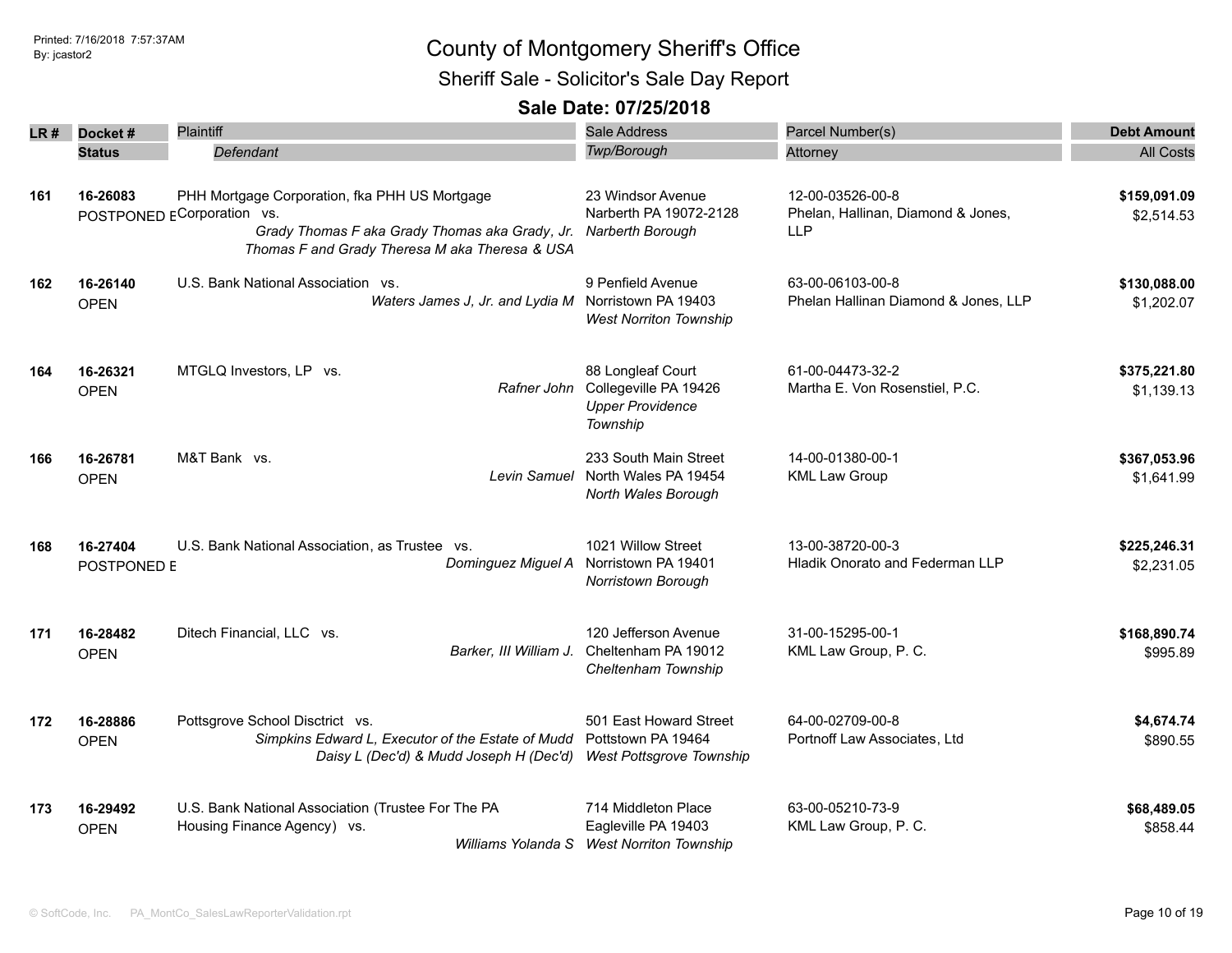Sheriff Sale - Solicitor's Sale Day Report

| LR # | Docket#                 | Plaintiff                                                                                              | Sale Address                                                                        | Parcel Number(s)                                         | <b>Debt Amount</b>         |
|------|-------------------------|--------------------------------------------------------------------------------------------------------|-------------------------------------------------------------------------------------|----------------------------------------------------------|----------------------------|
|      | <b>Status</b>           | Defendant                                                                                              | Twp/Borough                                                                         | Attorney                                                 | <b>All Costs</b>           |
| 175  | 17-01154<br><b>OPEN</b> | Ditech Financial, LLC vs.<br>Kim Jeoung E and Sang Y c/o Hershey Carol                                 | 814 Tennis Avenue<br>Ambler PA 19002<br><b>Upper Dublin Township</b>                | 54-00-15424-00-2<br>KML Law Group, P. C.                 | \$308,150.26<br>\$984.11   |
| 176  | 17-01344<br><b>OPEN</b> | Pennsylvania Housing Finance Agency vs.<br>Knapp James J                                               | 2523 Brookdale Avenue<br>Roslyn PA 19001<br>Abington Township                       | 30-00-05528-00-4<br>KML Law Group, P. C.                 | \$225,334.30<br>\$948.76   |
| 177  | 17-01816<br><b>OPEN</b> | Wells Fargo Bank vs.<br><b>Hollins Michael T</b>                                                       | 783 Hennings aka Henning<br>Road<br>Perkiomenville PA 18074<br>New Hanover Township | 47-00-01964-00-5<br>Manley Deas Kochalski, LLC           | \$81,045.28<br>\$1,737.77  |
| 179  | 17-03689<br>POSTPONED   | Wells Fargo Bank, N.A. vs.<br>Deacon Christopher A and Ellen A                                         | 2032 Deer Ridge Drive<br>Pottstown PA 19464<br>Lower Pottsgrove Township            | 42-00-01253-73-9<br>Manley Deas Kochalski, LLC           | \$253,170.37<br>\$1,730.01 |
| 188  | 17-07317<br><b>OPEN</b> | Wells Fargo Bank, N.A. sbm Wells Fargo Home<br>Mortgage, Inc. vs.<br><b>Halpin Wilmer and Patricia</b> | 461 Evansburg Road<br>Collegeville PA 19426<br>Skippack Township                    | 51-00-01552-00-8<br>Phelan Hallinan Diamond & Jones, LLP | \$18,186.08<br>\$1,430.07  |
| 189  | 17-07747<br>POSTPONED E | Wells Fargo Bank, N.A. vs.<br>Anthony Shaneiqua                                                        | 123 West Wood Street<br>Norristown PA 19401<br>Norristown Borough                   | 13-00-39644-00-6<br>Phelan Hallinan Diamond & Jones, LLP | \$86,596.09<br>\$2,517.06  |
| 193  | 17-08601<br>POSTPONED E | Deutsche Bank National Trust Company vs.<br>Schaffer Timothy aka Timothy S                             | 965 Garfield Avenue<br>Lansdale PA 19446<br><b>Upper Gwynedd Township</b>           | 56-00-02728-00-6<br>Phelan Hallinan Diamond & Jones, LLP | \$333,325.02<br>\$2,307.19 |
| 195  | 17-09233<br><b>OPEN</b> | JPMorgan Chase Bank, N.A. vs.<br>Aungst Deanna M.                                                      | 674 Walnut Street<br>Pottstown PA 19464<br>Pottstown Borough                        | 16-00-30320-00-3<br>KML Law Group, P. C.                 | \$103,883.34<br>\$973.94   |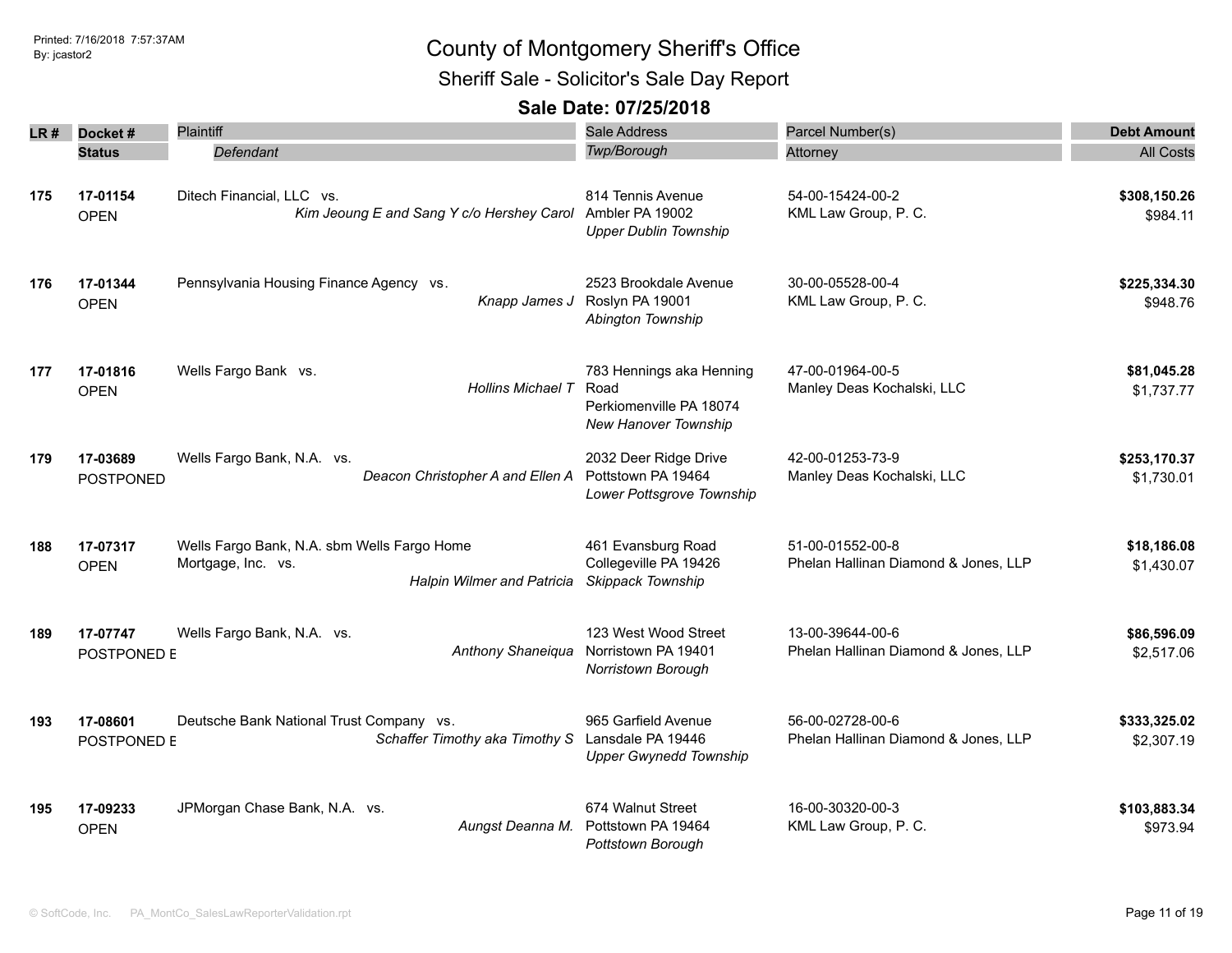Sheriff Sale - Solicitor's Sale Day Report

|     | LR# Docket#                | <b>Plaintiff</b>                                                                                                                                                                                                                               | Sale Address                                                                                            | Parcel Number(s)                                         | <b>Debt Amount</b>         |
|-----|----------------------------|------------------------------------------------------------------------------------------------------------------------------------------------------------------------------------------------------------------------------------------------|---------------------------------------------------------------------------------------------------------|----------------------------------------------------------|----------------------------|
|     | <b>Status</b>              | Defendant                                                                                                                                                                                                                                      | Twp/Borough                                                                                             | Attorney                                                 | <b>All Costs</b>           |
|     |                            |                                                                                                                                                                                                                                                |                                                                                                         |                                                          |                            |
| 196 | 17-09488<br><b>OPEN</b>    | U.S. Bank National Association, as Trustee vs.<br>Schaffer Wesley D.                                                                                                                                                                           | 126 Washington Street<br>East Greenville PA 18041<br>East Greenville Borough                            | 06-00-04192-00-5<br>Phelan Hallinan Diamond & Jones, LLP | \$156,648.17<br>\$1,476.80 |
| 201 | 17-10048<br>POSTPONED EVS. | Federal National Mortgage Association ("Fannie Mae")<br><b>Miller Carl and Fluellen Patricia</b>                                                                                                                                               | 919 Stanbridge Street<br>Norristown PA 19401<br><b>Norristown Borough</b>                               | 13-00-35668-00-4<br>Martha E. Von Rosenstiel, P.C.       | \$99,635.27<br>\$2,661.32  |
| 202 | 17-11376<br><b>OPEN</b>    | Ditech Financial LLC vs.<br>Choi Keum D and Sae D                                                                                                                                                                                              | 22 Fitzwatertown Road<br>Unit D <sub>2</sub><br>Willow Grove PA 19090<br><b>Upper Moreland Township</b> | 59-00-07492-36-9<br>KML Law Group, P.C.                  | \$171,320.22<br>\$1,539.46 |
| 203 | 17-15172<br>POSTPONED E    | Citibank, N.A. vs.<br>Kowit Richard S & USA                                                                                                                                                                                                    | 8302 Old York Road Apt<br>B-65<br>Elkins Park PA 19027<br>Cheltenham Township                           | 31-00-30107-00-3<br>Phelan Hallinan Diamond & Jones, LLP | \$160,445.05<br>\$3,589.82 |
| 205 | 17-15306<br>POSTPONED E    | Wells Fargo Bank, N.A. vs.<br>Rosler Scott B                                                                                                                                                                                                   | 415 Dartmoor Road<br>Schwenksville PA 19473<br>Perkiomen Township                                       | 48-00-00579-19-5<br>Powers Kirn & Associates, LLC        | \$209,833.77<br>\$2,197.70 |
| 209 | 17-16221<br>POSTPONED E    | Capital One, N.A. vs.<br>Cohen Charles Stewart and Ofelia                                                                                                                                                                                      | 333 Rosemary Lane<br>Narberth PA 19072<br><b>Lower Merion Township</b>                                  | 40-00-53172-00-5<br>Milstead & Associates, LLC           | \$908,107.70<br>\$2,510.27 |
| 211 | 17-17655<br><b>OPEN</b>    | Nationstar Mortgage, LLC vs.<br>Breth Erich believed Heir & Admin of Estate of Breth<br>Celia A (Dec'd) aka Breth Celia A., Unknown Heirs or Elkins Park PA 19027<br>Admin of Estate of Breth Celia A. (Dec'd) aka Celia Ann Abington Township | 233 Township Line Road<br>Unit 5F                                                                       | 30-00-67201-20-6<br>Manley Deas Kochalski, LLC           | \$88,578.16<br>\$1,011.36  |
| 213 | 17-17736<br>POSTPONED      | Wilmington Trust, National Asociation, as successor<br>trustee to Citibank, N.A. et al vs.<br>Wilson-Davis Ardette aka Davis Ardette aka Wilson<br>Ardette                                                                                     | 1310 Arch Street<br>Norristown PA 19401<br>Norristown Borough                                           | 13-00-01800-00-5<br>Shapiro & DeNardo, LLC               | \$115,829.37<br>\$2,654.43 |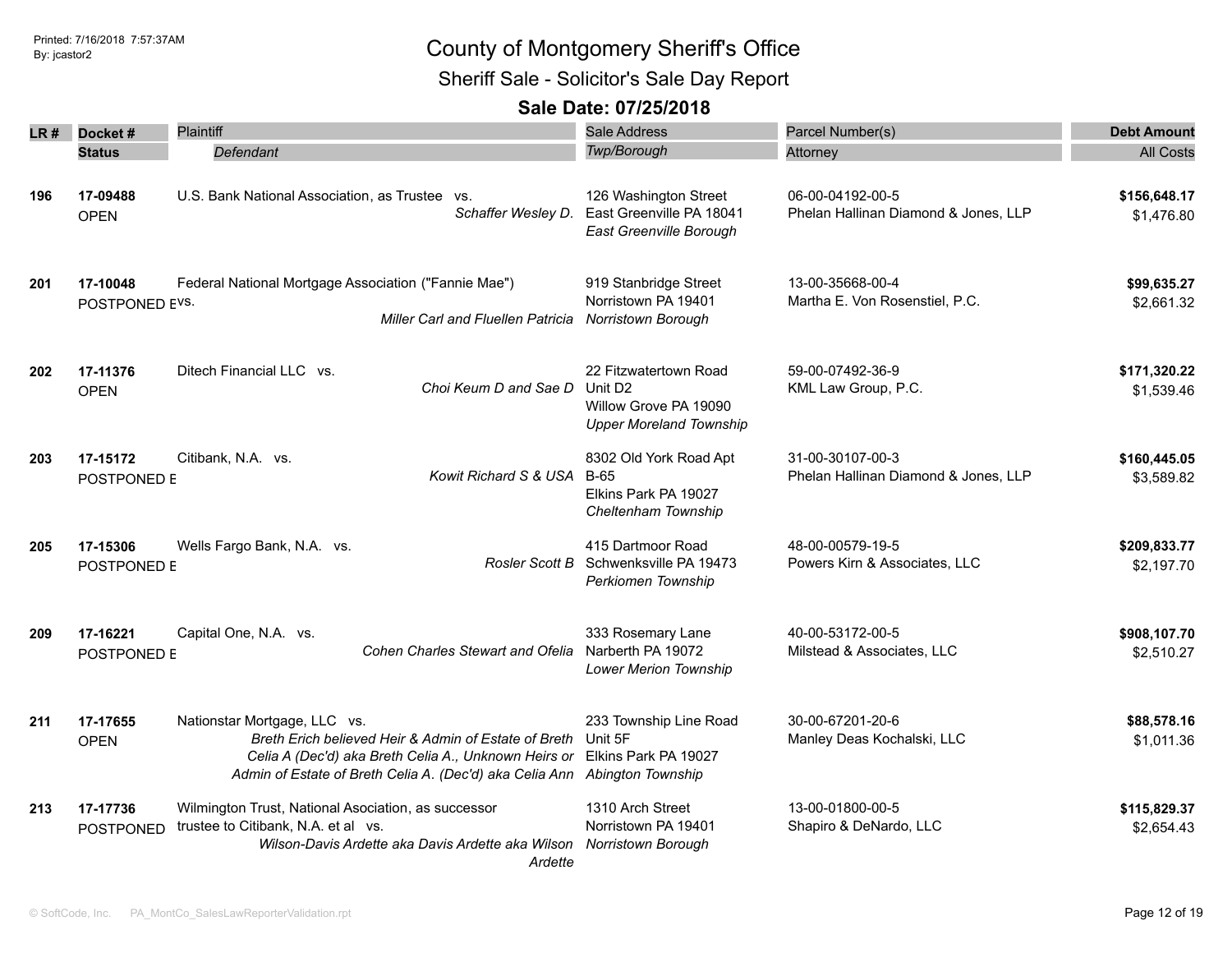Sheriff Sale - Solicitor's Sale Day Report

| LR # | Docket#                 | <b>Plaintiff</b>                                                                                          | <b>Sale Address</b>                                                                | Parcel Number(s)                                         | <b>Debt Amount</b>         |
|------|-------------------------|-----------------------------------------------------------------------------------------------------------|------------------------------------------------------------------------------------|----------------------------------------------------------|----------------------------|
|      | <b>Status</b>           | <b>Defendant</b>                                                                                          | Twp/Borough                                                                        | Attorney                                                 | <b>All Costs</b>           |
| 214  | 17-17933<br><b>OPEN</b> | Citizens Bank, N.A. fka RBS Citizens, N.A. vs.                                                            | 256 Walnut Street<br>Cuevas Ulises Pottstown PA 19464<br>Pottstown Borough         | 16-00-29880-00-2<br>McCabe, Weisberg & Conway, P. C.     | \$63,102.19<br>\$816.63    |
| 215  | 17-17999<br><b>OPEN</b> | Hatboro Federal Savings vs.<br>Hall Frank J. aka Hall, II Frank Joseph                                    | 605 McKean Road<br>Ambler PA 19002<br>Horsham Township                             | 36-00-07933-00-5<br>Timoney Knox, LLP                    | \$117,189.57<br>\$1,687.53 |
| 218  | 17-18366<br>POSTPONED E | Bank of America, N.A. vs.<br><b>Newlin Nicole</b>                                                         | 264 Grebe Road<br>Schwenksville PA 19473<br>Limerick Township                      | 37-00-01072-00-7<br>McCabe, Weisberg & Conway, P. C.     | \$25,887.44<br>\$3,594.78  |
| 219  | 17-18904<br>POSTPONED   | Wells Fargo Bank, N.A. vs.<br>Hinds-Toussaint Paula                                                       | 1603 Reagan Court<br>Norristown PA 19403<br><b>West Norriton Township</b>          | 63-00-06613-26-3<br>Manley Deas Kochalski LLC            | \$264,383.71<br>\$1,669.27 |
| 221  | 17-19019<br><b>OPEN</b> | Ditech Financial LLC fka Green Tree Servicing LLC vs.<br>Williams David and Danielle aka Edgerly Danielle | 339 Seminary Street<br>Pennsburg PA 18073<br>Pennsburg Borough                     | 15-00-02299-00-8<br>Phelan Hallinan Diamond & Jones, LLP | \$117,852.94<br>\$1,433.94 |
| 222  | 17-19186<br><b>OPEN</b> | Nationstar Mortgage, LLC vs.<br>Smith Anthony J.                                                          | 132 South Front Street<br>Souderton PA 18964<br>Souderton Borough                  | 21-00-03400-00-8<br>Shapiro & DeNardo, LLC               | \$194,926.55<br>\$1,014.83 |
| 226  | 17-20787<br><b>OPEN</b> | Diamond Credit Union vs.<br>Delgado Sandra L.                                                             | 314 North Evans Street<br>Pottstown PA 19464<br>Pottstown Borough                  | 16-00-07544-00-9<br>Philips, Curtin & DiGiacomo          | \$66,238.35<br>\$918.52    |
| 227  | 17-20862<br><b>OPEN</b> | Pennsylvania Housing Finance Agency vs.<br>Coletta Michael T                                              | 132 Sycamore Court<br>Collegeville PA 19426<br><b>Upper Providence</b><br>Township | 61-00-04934-16-2<br>Martha E. Von Rosenstiel, P.C.       | \$182,834.18<br>\$1,253.47 |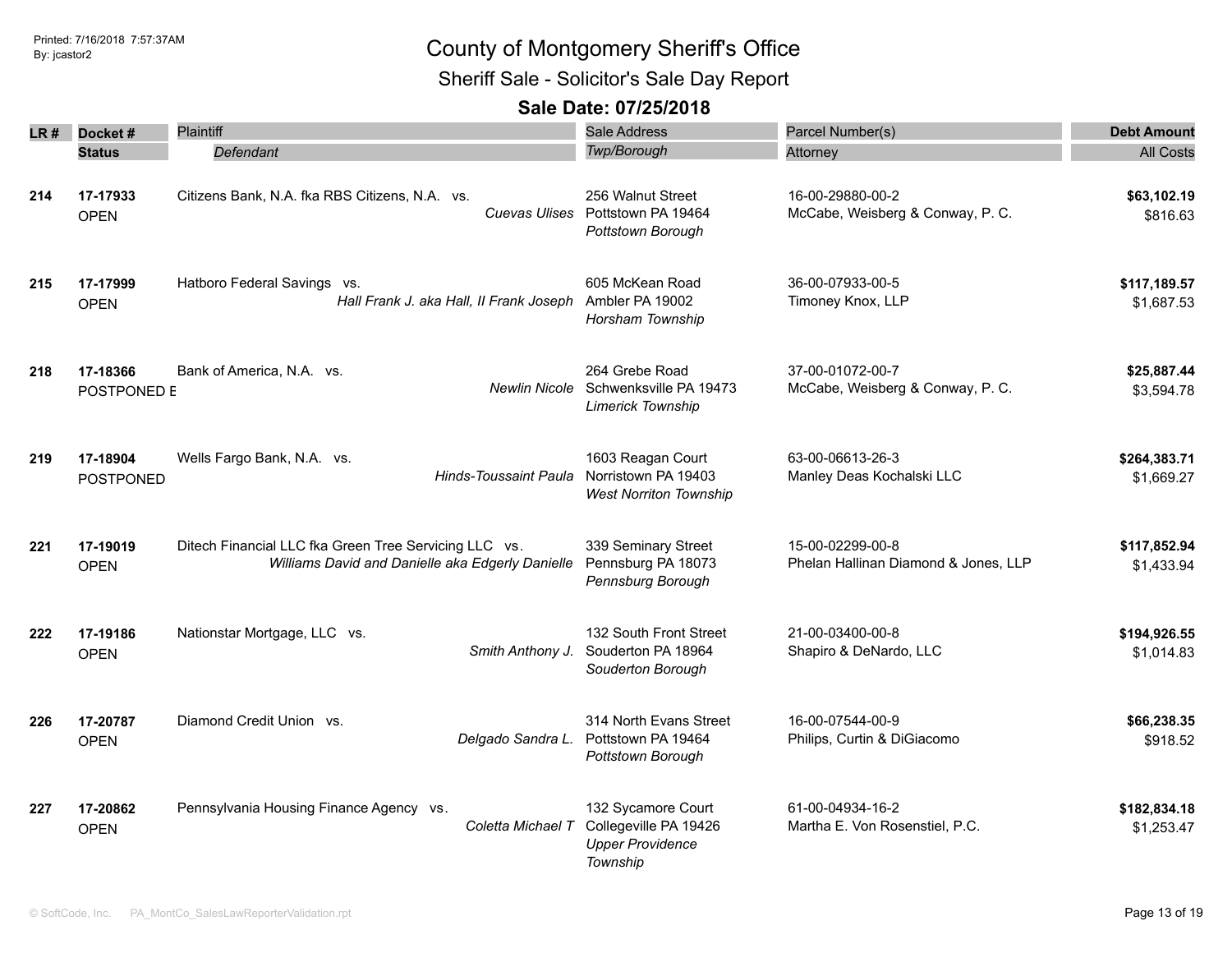Sheriff Sale - Solicitor's Sale Day Report

| LR # | Docket#                       | <b>Plaintiff</b>                                                            |                                    | <b>Sale Address</b>                                                                                                      | Parcel Number(s)                                         | <b>Debt Amount</b>         |
|------|-------------------------------|-----------------------------------------------------------------------------|------------------------------------|--------------------------------------------------------------------------------------------------------------------------|----------------------------------------------------------|----------------------------|
|      | <b>Status</b>                 | Defendant                                                                   |                                    | Twp/Borough                                                                                                              | Attorney                                                 | <b>All Costs</b>           |
| 229  | 17-20945<br><b>BANKRUPTCY</b> | Weichert Financial Services vs.                                             | Schaefer Cheryl J                  | 1208 Mildred Avenue<br>Abington PA 19001<br>Abington Township                                                            | 30-00-43400-00-4<br>Milstead & Associates, LLC           | \$84,207.32<br>\$1,596.13  |
| 230  | 17-21052                      | New Penn Financial, LLC dba Shellpoint Mortgage<br>POSTPONED EServicing vs. |                                    | 119 Stone Hill Drive<br>Pottstown PA 19464<br>Smiley Jessica and Mario Upper Pottsgrove Township                         | 60-00-01342-41-8<br>Stern & Eisenberg, PC                | \$233,355.23<br>\$1,977.32 |
| 233  | 17-21462<br><b>POSTPONED</b>  | Deutsche Bank National Trust Company vs.                                    |                                    | 119 Bavington Road<br>Shearba Theodore T. Perkiomenville PA 18074<br>Lower Frederick Township                            | 38-00-00013-00-3<br>Udren Law Offices, PC                | \$324,314.52<br>\$1.555.64 |
| 237  | 17-21862<br><b>OPEN</b>       | Ditech Financial LLC vs.                                                    |                                    | 5804 Drawbridge Court<br>Golden Rita Limerick PA 19468<br><b>Limerick Township</b>                                       | 37-00-00642-03-2<br>Phelan Hallinan Diamond & Jones, LLP | \$144,810.83<br>\$961.49   |
| 238  | 17-21935<br><b>OPEN</b>       | U.S. Bank National Association, as Trustee vs.                              | Haslam Dennis a/k/a Dennis R.      | 574 Old Reading Pike<br>Pottstown PA 19464<br>West Pottsgrove Township                                                   | 64-00-03805-00-1<br>Manley Deas Kochalski, LLC           | \$154,762.73<br>\$992.88   |
| 242  | 17-22674<br><b>BANKRUPTCY</b> | Diplomat Property Manager LLC vs.                                           |                                    | 354 East Elm Street<br>Scott, Jr. Oethan Conshohocken PA 19428<br>Conshohocken Borough                                   | 05-00-02004-00-7<br>KML Law Group, P. C.                 | \$203,834.39<br>\$1,644.14 |
| 245  | 17-22937<br>POSTPONED         | Pingora Loan Servicing, LLC vs.                                             | Becker Christopher R. & Lyndsay J. | 120 North Bethlehem Pike<br>Apt 209B<br>Fort Washington PA 19034<br><b>Upper Dublin Township</b>                         | 54-00-02381-19-3<br>Phelan Hallinan Diamond & Jones, LLP | \$111,434.42<br>\$1,680.03 |
| 246  | 17-22971<br>POSTPONED         | Pacific Union Financial, LLC vs.                                            | Ryan Stacy aka Stacy R             | 1172 Valley Stream Road<br>aka 1172 Valley Stream<br>Drive<br>Perkiomenville PA 18074<br><b>Upper Frederick Township</b> | 55-00-01704-25-8<br>KML Law Group, P. C.                 | \$176,060.60<br>\$1,519.67 |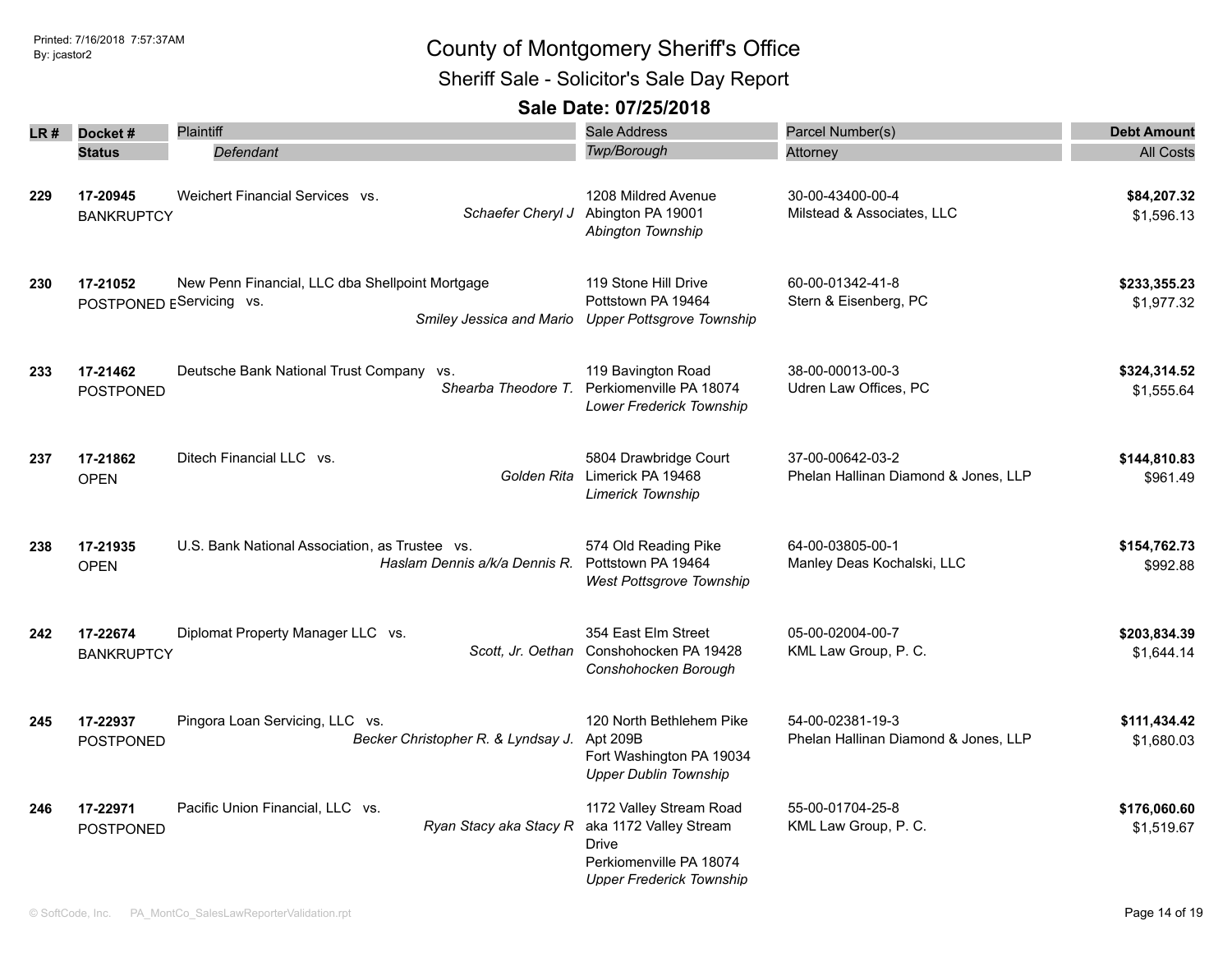Sheriff Sale - Solicitor's Sale Day Report

| LR # | Docket#                      | <b>Plaintiff</b>                                                                                  | Sale Address                                                                | Parcel Number(s)                                         | <b>Debt Amount</b>         |
|------|------------------------------|---------------------------------------------------------------------------------------------------|-----------------------------------------------------------------------------|----------------------------------------------------------|----------------------------|
|      | <b>Status</b>                | Defendant                                                                                         | Twp/Borough                                                                 | Attorney                                                 | <b>All Costs</b>           |
| 251  | 17-23704<br><b>OPEN</b>      | Wilmington Savings Fund Society, FSB vs.<br>Schlott Desta V. & Bruce H. (Dec'd)                   | 68 Pennypacker Drive<br>Schwenksville PA 19473<br>Schwenksville Borough     | 20-00-00382-54-3<br>Milstead & Associates LLC            | \$122,233.11<br>\$1,143.75 |
| 257  | 17-24262<br><b>POSTPONED</b> | U.S. Bank National Association vs.<br>Baumgartner Thomas K. & Griffith Shelly L.                  | 2867 Homestead Court<br>Gilbertsville PA 19525<br>New Hanover Township      | 47-00-07080-00-1<br>Stern & Eisenberg PC                 | \$310,495.52<br>\$1,747.87 |
| 258  | 17-24355<br><b>POSTPONED</b> | Branch Banking and Trust Company vs.<br>Salem Anthony W and Cynthia H                             | 1433 Rydal Road<br>Rydal PA 19046<br>Abington Township                      | 30-00-61176-00-3<br>McCabe, Weisberg & Conway, LLC       | \$786,046.21<br>\$1,673.08 |
| 259  | 17-24936<br><b>POSTPONED</b> | New Penn Financial, LLC vs.<br>Hinz Joseph L & Carol Lynne                                        | 712 Main Street<br>Red Hill PA 18076<br>Red Hill Borough                    | 17-00-00433-00-9<br>KML Law Group, P. C.                 | \$173,865.05<br>\$2,035.92 |
| 261  | 17-25408<br><b>POSTPONED</b> | First Guarnty Mortgage Corporation vs.<br>Daley Richard E.                                        | 302 3rd Street<br>East Greenville PA 18041<br>East Greenville Borough       | 06-00-03536-00-4<br>KML Law Group, P.C.                  | \$209,611.18<br>\$1,314.35 |
| 266  | 17-25804<br><b>POSTPONED</b> | Wells Fargo Bank, N.A. vs.<br>Travis, Kathleen E.S. & Francis Bruce (Dec'd)                       | 693 Garfield Avenue<br>West Point PA 19486<br><b>Upper Gwynedd Township</b> | 56-00-02800-00-6<br>Hladkik Onorato & Federman, LLP      | \$173,015.00<br>\$1,740.41 |
| 267  | 17-25871<br><b>OPEN</b>      | PennyMac Loan Services, LLC vs.<br>Difiore Jaclyn and Charles                                     | 4265 Red Oak Court<br>Collegeville PA 19426<br>Skippack Township            | 51-00-29839-07-3<br>Phelan Hallinan Diamond & Jones, LLP | \$177,168.33<br>\$1,322.07 |
| 269  | 17-26487<br><b>OPEN</b>      | HSBC Bank USA, National Association, as Trustee vs.<br>Weiss Daniel B & Susan M aka Susan aka S M | 8829 Duveen Drive<br>Wyndmoor PA 19038<br>Springfield Township              | 52-00-05160-09-8<br>Phelan Hallinan Diamond & Jones, LLP | \$149,324.77<br>\$1,096.74 |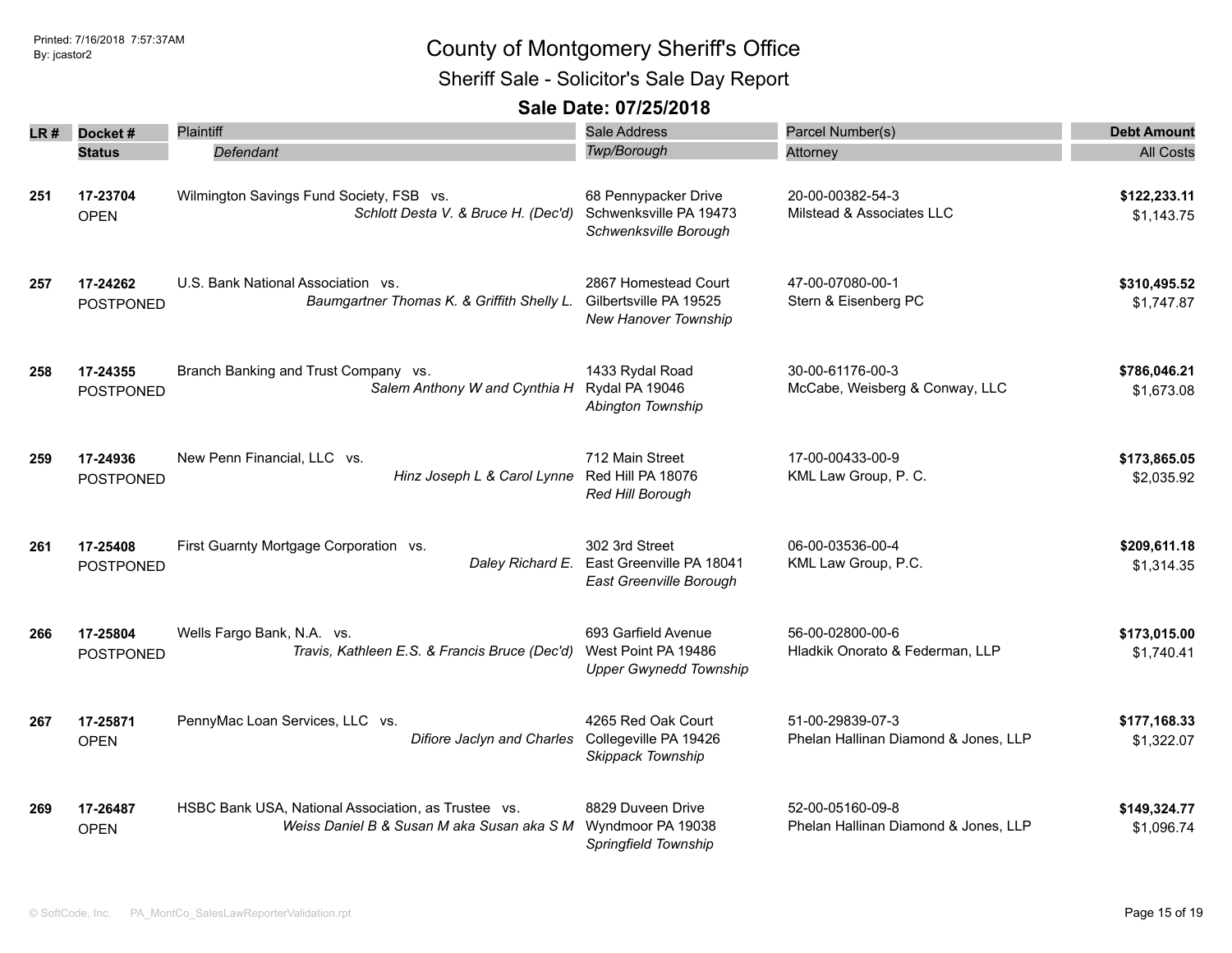Sheriff Sale - Solicitor's Sale Day Report

| LR # | Docket#          | <b>Plaintiff</b>                             | <b>Sale Address</b>             | Parcel Number(s)                     | <b>Debt Amount</b> |
|------|------------------|----------------------------------------------|---------------------------------|--------------------------------------|--------------------|
|      | <b>Status</b>    | Defendant                                    | Twp/Borough                     | Attorney                             | <b>All Costs</b>   |
|      |                  |                                              |                                 |                                      |                    |
| 271  | 17-26594         | JPMorgan Chase Bank, N.A. vs.                | 22 Cochise Lane                 | 61-00-00900-40-7                     | \$193,571.23       |
|      | POSTPONED        | Nailon Patricia A and Francis M (Dec'd)      | Royersford PA 19468             | Phelan Hallinan Diamond & Jones, LLP | \$1,993.85         |
|      |                  |                                              | <b>Upper Providence</b>         |                                      |                    |
|      |                  |                                              | Township                        |                                      |                    |
| 277  | 17-26873         | Nationstar Mortgage, LLC vs.                 | 50 Whites Mill Road             | 44-00-01876-40-2                     | \$304,358.37       |
|      | <b>POSTPONED</b> | Sickel, Jr., Ernest aka Ernest M. & Verna    | Telford PA 18969                | KML Law Group, P. C.                 | \$1,494.49         |
|      |                  |                                              | Salford Township                |                                      |                    |
| 281  | 17-27352         | Nationstar Mortgage LLC d/b/a Mr. Cooper vs. | 224 South County Line           | 44-00-00469-00-9                     | \$188,489.32       |
|      | <b>OPEN</b>      | Screnci, Sr. Frank J.                        | Road                            | Milstead & Associates LLC            | \$1,380.95         |
|      |                  |                                              | Telford PA 18969                |                                      |                    |
|      |                  |                                              | Salford Township                |                                      |                    |
| 282  | 17-27402         | Ditech Financial, LLC vs.                    | 2822 Little Road                | 55-00-01076-00-3                     | \$133,620.37       |
|      | <b>POSTPONED</b> | Ashbaugh Craig N.                            | Perkiomenville PA 18074         | KML Law Group, P. C.                 | \$1,658.50         |
|      |                  |                                              | <b>Upper Frederick Township</b> |                                      |                    |
| 283  | 17-27407         | Ditech Financial, LLC vs.                    | 2305 Foxmeadow Circle           | 37-00-00746-23-4                     | \$154,194.24       |
|      | <b>OPEN</b>      | Buckman James & Denker Rhea as Heirs of      | aka 2305 Foxmeadow              | KML Law Group, P.C.                  | \$1,466.43         |
|      |                  | Buckman Brian (Dec'd)                        | Drive                           |                                      |                    |
|      |                  |                                              | Royersford PA 19468             |                                      |                    |
|      |                  |                                              | <b>Limerick Township</b>        |                                      |                    |
| 284  | 17-27747         | TIAA, FSB vs.                                | 320 Green Street                | 11-00-07224-00-1                     | \$125,623.43       |
|      | <b>POSTPONED</b> | <b>Behrig Kimberly</b>                       | Lansdale PA 19446               | McCabe, Weisberg & Conway, LLC       | \$1,745.08         |
|      |                  |                                              | Lansdale Borough                |                                      |                    |
| 285  | 17-27899         | Wells Fargo Bank, N.A. vs.                   | 1000 Cowpath Road               | 35-00-02284-00-3                     | \$355,603.22       |
|      | <b>OPEN</b>      | Boyle John F.                                | Hatfield PA 19440               | Manley Deas Kochalski, LLC           | \$1,033.08         |
|      |                  |                                              | <b>Hatfield Township</b>        |                                      |                    |
| 286  | 17-28181         | Caliber Home Loans, Inc. vs.                 | 908 Woodland Avenue             | 33-00-10768-00-8                     | \$336,356.84       |
|      | <b>OPEN</b>      | Rahill James J.                              | Norristown PA 19403             | Manley Deas Kochalski, LLC           | \$1,095.22         |
|      |                  |                                              | <b>East Norriton Township</b>   |                                      |                    |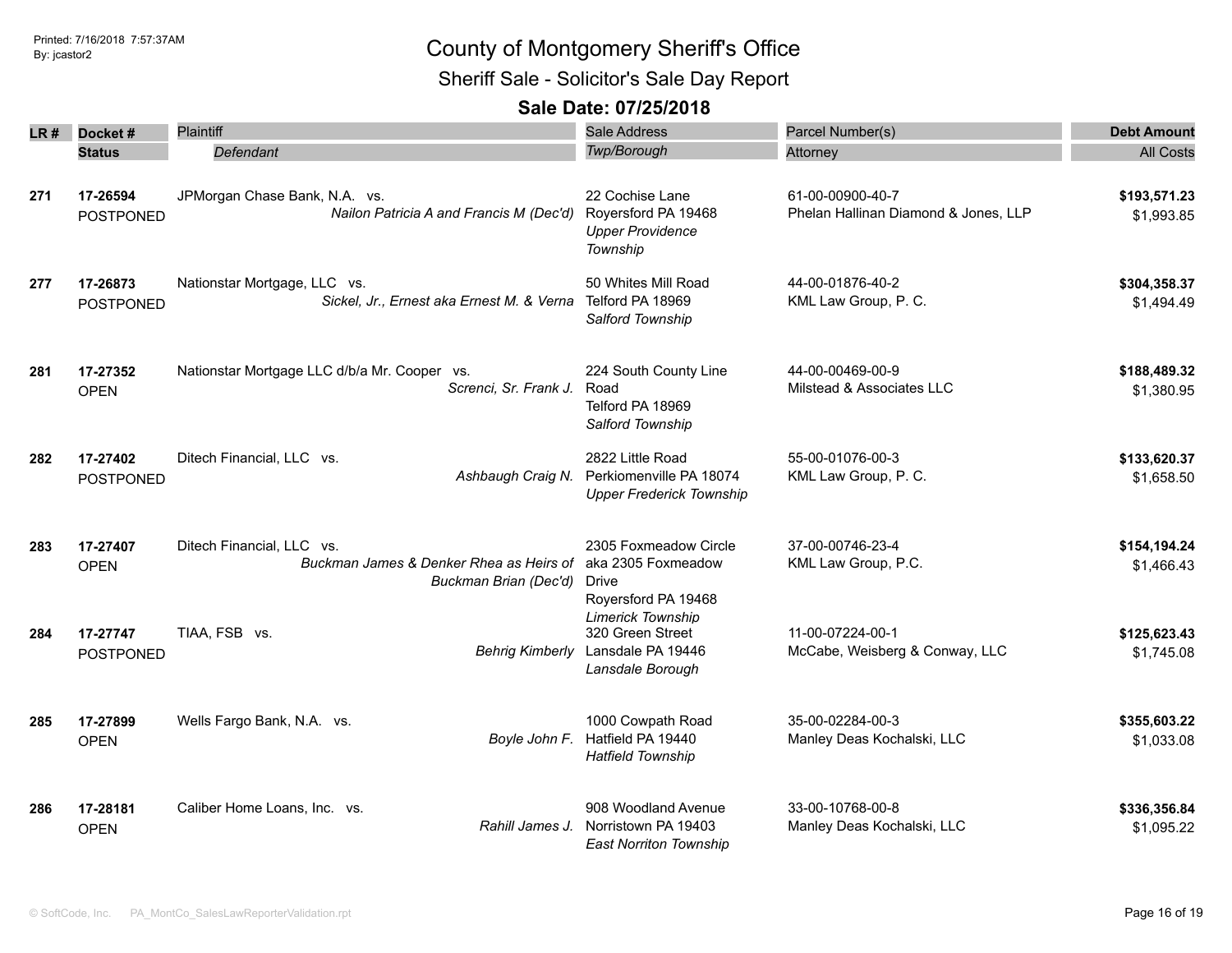Sheriff Sale - Solicitor's Sale Day Report

| LR# | Docket#                      | Plaintiff                                                                                                                          | <b>Sale Address</b>                                                                                                             | Parcel Number(s)                                                            | <b>Debt Amount</b>         |
|-----|------------------------------|------------------------------------------------------------------------------------------------------------------------------------|---------------------------------------------------------------------------------------------------------------------------------|-----------------------------------------------------------------------------|----------------------------|
|     | <b>Status</b>                | Defendant                                                                                                                          | Twp/Borough                                                                                                                     | Attorney                                                                    | <b>All Costs</b>           |
|     |                              |                                                                                                                                    |                                                                                                                                 |                                                                             |                            |
| 288 | 17-28336<br><b>POSTPONED</b> | Wells Fargo Bank, N.A. vs.<br>Bass Ronald as Executor and Devisee of the Estate<br>of Hogan William a/k/a Bill (dec'd)             | 666 West Germantown<br>Pike Condo 1613<br><b>Plymouth Meeting PA</b><br>19462                                                   | 49-00-04107-22-7<br>Phelan Hallinan Diamond & Jones, LLP                    | \$83,275.81<br>\$1.899.94  |
| 289 | 17-28642<br><b>OPEN</b>      | Wilmington Savings Fund Society, FSB, d/b/a Christiana<br>Trust vs.<br>Antonacci Beth & John (Dec'd) and Caffey Flora M<br>(dec'd) | <b>Plymouth Township</b><br>141 Fair Oaks Avenue<br>Horsham PA 19044<br>Horsham Township                                        | 36-00-04315-00-5<br>Phelan Hallinan Diamond & Jones, LLP                    | \$214,036.94<br>\$1,762.74 |
| 290 | 17-28951<br><b>OPEN</b>      | MTGLQ Investors, L.P. vs.<br>Defren Melissa                                                                                        | 1024 Manatawny Street<br>Pottstown PA 19464<br>West Pottsgrove Township                                                         | 64-00-03598-00-1<br>Shapiro & DeNardo, LLC                                  | \$127,049.53<br>\$824.25   |
| 292 | 17-29186<br><b>OPEN</b>      | Home Point Financial Corporation vs.<br>Sickler, Jr. Kendon L aka Kendon Leon and Lisa<br>Marie aka Pirigyi Lisa Maria             | 1401 Yoder Avenue<br>Gilbertsville PA 19525<br>Douglass Township                                                                | 32-00-07984-00-3<br>Phelan Hallinan Diamond & Jones, LLP                    | \$185,371.27<br>\$1,050.77 |
| 294 | 17-29478<br><b>OPEN</b>      | 3300 Trewigtown LLC vs.<br>Severino Addesso and Son Inc. & Addesso Severino                                                        | 3300 Trewigtown Road<br>Colmar PA 18915<br><b>Hatfield Township</b>                                                             | 35-00-10378-00-9<br>Weber Gallagher Simpson Stapleton<br>Fires & Newby, LLP | \$369,286.90<br>\$1,038.06 |
| 297 | 18-00244<br><b>OPEN</b>      | LPP Mortgage, Inc. F/K/A LPP Mortgage LTD. vs.<br>Hendricks, Timothy P.                                                            | 373 Buckingham Circle<br>Harleysville PA 19438<br>Lower Salford Township                                                        | 50-00-00397-34-5<br>Manley Deas Kochalski, LLC                              | \$168,601.36<br>\$1,463.84 |
| 298 | 18-00348<br><b>OPEN</b>      | Finance of America Reverse, LLC vs.<br>Jones Gloria & Lyn A.                                                                       | 1007 Pershing Road<br>Penllyn PA 19422<br>Lower Gwynedd Township                                                                | 39-00-03492-00-6<br>KML Law Group, P.C.                                     | \$313,437.78<br>\$1,098.91 |
| 301 | 18-00456<br><b>POSTPONED</b> | LSF9 Master Participation Trust vs.                                                                                                | 206 Centre Avenue<br>Harrity Scott aka 206 Centre Ave Condo<br>206<br>Norristown PA 19403-3220<br><b>West Norriton Township</b> | 63-00-04864-39-2<br>Phelan Hallinan Diamond & Jones, LLP                    | \$84,474.78<br>\$1,874.70  |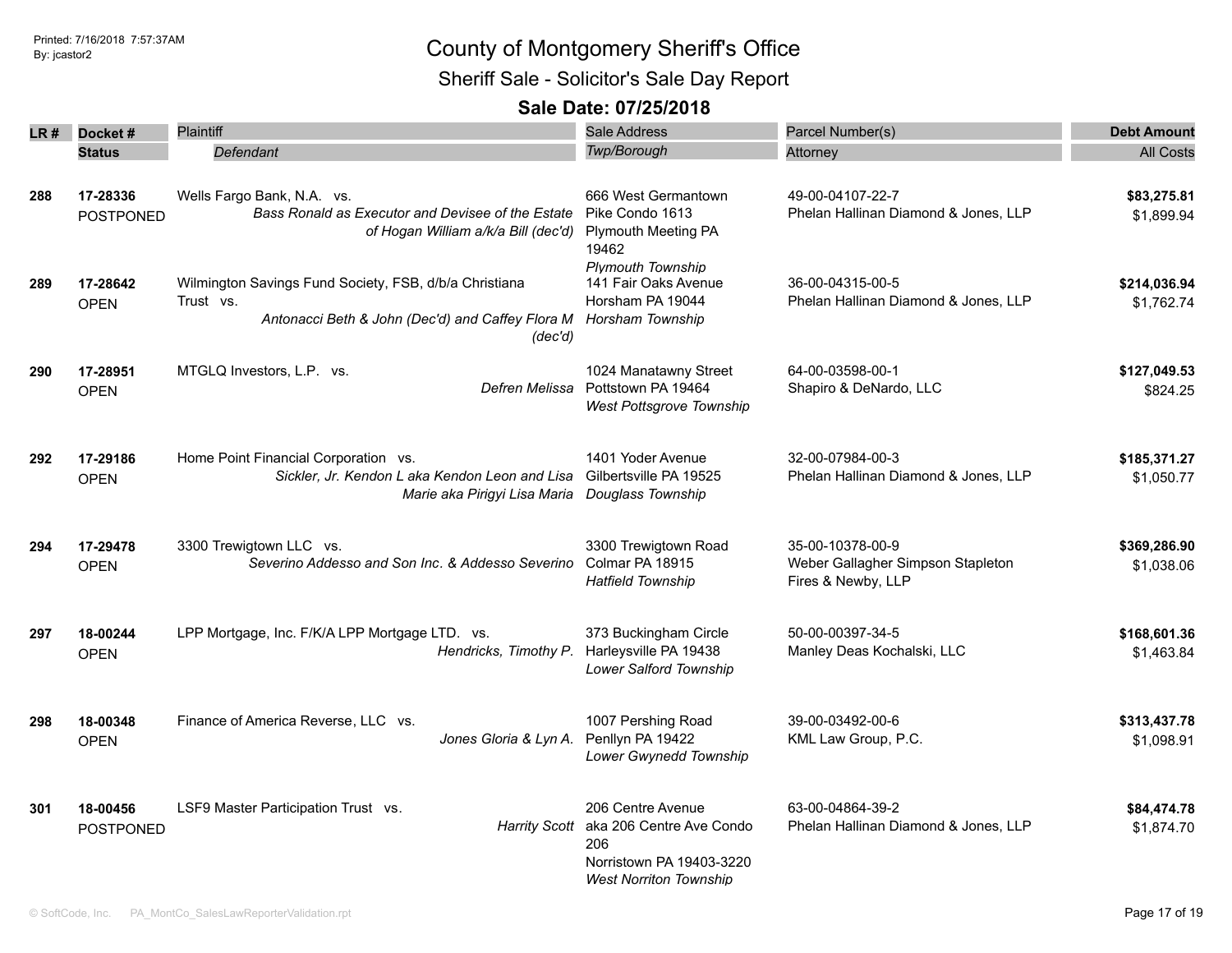Sheriff Sale - Solicitor's Sale Day Report

| LR # | Docket#       | Plaintiff                                                            | <b>Sale Address</b>                         | Parcel Number(s)                           | <b>Debt Amount</b> |
|------|---------------|----------------------------------------------------------------------|---------------------------------------------|--------------------------------------------|--------------------|
|      | <b>Status</b> | Defendant                                                            | Twp/Borough                                 | Attorney                                   | <b>All Costs</b>   |
|      |               |                                                                      |                                             |                                            |                    |
| 302  | 18-00526      | HSBC Bank USA vs.                                                    | 574 Hawthorne Lane                          | 50-00-01010-27-2                           | \$477,534.32       |
|      | <b>OPEN</b>   | Meeks Judy and Mark (Dec'd)                                          | Harleysville PA 19438                       | Phelan Hallinan Diamond & Jones, LLP       | \$1,739.67         |
|      |               |                                                                      | Lower Salford Township                      |                                            |                    |
|      |               |                                                                      |                                             |                                            |                    |
| 303  | 18-00616      | Nationstar Mortgage LLC dba Mr. Cooper vs.<br>Shirey Benjamin        | 384 New Street<br>Pottstown PA 19464        | 16-00-21432-00-8<br>Shapiro & DeNardo, LLC | \$53,741.40        |
|      | <b>OPEN</b>   |                                                                      | Pottstown Borough                           |                                            | \$918.27           |
|      |               |                                                                      |                                             |                                            |                    |
| 304  | 18-00619      | Roundpoint Mortgage Servicing Corporation vs.<br>Phillips Lisa Marie | 726 Northridge Drive Unit<br>$42-A$         | 63-00-05514-26-4<br>Stern & Eisenberg, PC  | \$127,569.57       |
|      | <b>OPEN</b>   |                                                                      | Northridge Estates                          |                                            | \$1,550.54         |
|      |               |                                                                      | Norristown PA 19403                         |                                            |                    |
|      |               |                                                                      | <b>West Norriton Township</b>               |                                            |                    |
| 305  | 18-00755      | Bank of America, N.A. vs.                                            | 195 Providence Forge                        | 61-00-04389-19-4                           | \$143,996.29       |
|      | <b>OPEN</b>   | Gardner Charlotte E, Per Rep of Estate of Wade                       | Road                                        | Udren Law Office, P.C.                     | \$918.04           |
|      |               | Richard P (Dec'd), Unknown Heirs of Wade Richard P,                  | Royersford PA 19468                         |                                            |                    |
|      |               | Estate of Wade Richard P, Wade Richard P (Dec'd)                     | <b>Upper Providence</b>                     |                                            |                    |
|      |               |                                                                      | Township                                    |                                            |                    |
| 306  | 18-01079      | JP Morgan Chase Bank, N.A. vs.                                       | 28 Central Avenue Unit D                    | 21-00-01196-25-9                           | \$113,004.46       |
|      | <b>OPEN</b>   | Leibenguth Sharon L & Renninger Tara L                               | aka 28 Central Ave, Condo<br>D              | Phelan Hallinan Diamond & Jones, LLP       | \$957.90           |
|      |               |                                                                      | Souderton PA 18964                          |                                            |                    |
|      |               |                                                                      | Souderton Borough                           |                                            |                    |
| 307  | 18-02092      | Wells Fargo Bank, N.A. vs.                                           | 111 Brookshyre Way                          | 46-00-00535-31-9                           | \$15,050.40        |
|      | <b>OPEN</b>   | Stephenson John P. & Bethann C. aka Beth C.                          | Lansdale PA 19446                           | Phelan Hallinan Diamond & Jones, LLP       | \$1,125.84         |
|      |               |                                                                      | <b>Montgomery Township</b>                  |                                            |                    |
| 308  | 18-02159      | Wells Fargo Bank, N.A. vs.                                           | 1228 Crestwood Drive                        | 42-00-01114-00-5                           | \$68,056.95        |
|      | <b>OPEN</b>   | Collins Gregory F. & Kathleen M.                                     | Pottstown PA 19464                          | Phelan Hallinan Diamond & Jones, LLP       | \$1,124.92         |
|      |               |                                                                      | Lower Pottsgrove Township                   |                                            |                    |
| 309  | 18-03328      | The Money Source, Inc. vs.                                           | 333 Elm Avenue                              | 14-00-00472-009                            | \$199,771.97       |
|      | <b>OPEN</b>   | Gerhart David W. & Amy C.                                            | North Wales PA 19454<br>North Wales Borough | Phelan Hallinan Diamond & Jones, LLP       | \$991.86           |